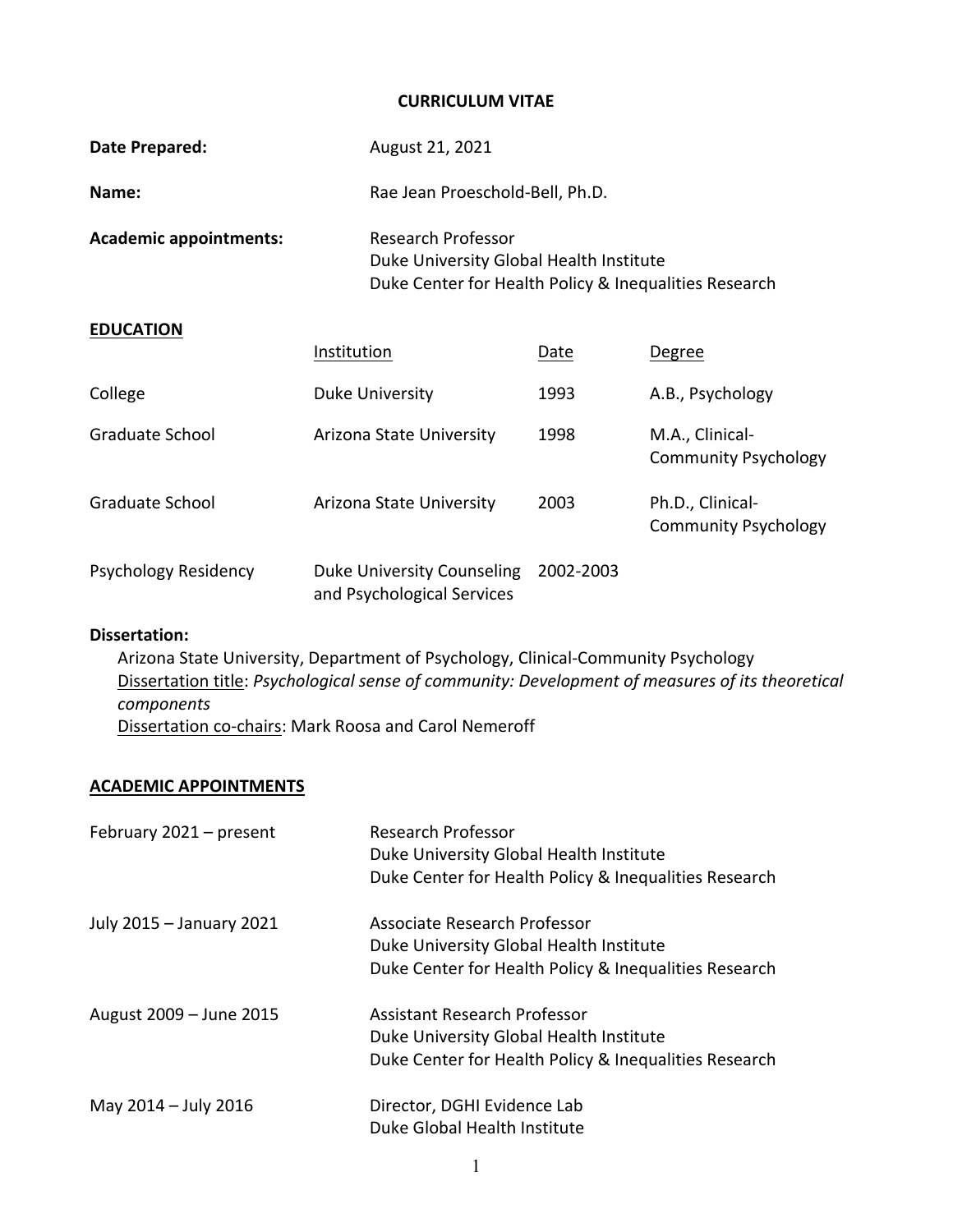| May 2005 - July 2009       | Research Scholar<br>Duke Center for Health Policy, Law, and Management<br>Terry Sanford Institute of Public Policy<br>Secondary appointment:<br>Duke University Medical Center<br>Department of Community and Family Medicine |
|----------------------------|-------------------------------------------------------------------------------------------------------------------------------------------------------------------------------------------------------------------------------|
| December 2003 - April 2005 | <b>Research Associate</b><br>Duke Center for Health Policy, Law, and Management                                                                                                                                               |

## **AREAS OF RESEARCH INTEREST**

Positive mental health Behavior change interventions Clergy health Integration of mental and physical health care Co‐occurring illnesses, including HIV, hepatitis C, alcohol and substance use, and mental illness Evaluation and research design

### **PUBLICATIONS**

### **Refereed journals:**

## **Published manuscripts:**

- 1. **Proeschold‐Bell, R. J.**, Stringfield, B., Yao, J., Choi, J., Eagle, D., Hybels, C., Parnell, H., Keefe, K., & Shilling, S. (2021). Changes in Sabbath‐keeping and mental health over time: Evaluation findings from the Sabbath Living study. *Journal of Psychology and Theology*.
- 2. Pieters, M.M., **Proeschold‐Bell, R.J.**, Coffey, E. E., Huchko, M., & Vasudevan, L. (2021). Knowledge, attitudes, and practices regarding cervical cancer screening among women in metropolitan Lima, Peru: A cross‐sectional study. *BMC Women's Health*.
- 3. Eagle, D E., Rash, J. A., Tice, L. C., & **Proeschold‐Bell, R. J.** (2021). Evaluation of a remote, internet‐delivered version of the Trier Social Stress Test. *The International Journal of Psychophysiology, 165,* 137‐144.
- 4. Wilder, J., Evon, D., Yao, J., Niedzwiecki, N., Makarushka, C., Hodge, T., Sohail, M.M., Muir, A., & **Proeschold‐Bell, R.J.** (2021). Why do patients with hepatitis C drink alcohol? An examination of pain, depression, and drinking motives. *Journal of Viral Hepatitis, 28,* 699‐709. doi: 10.1111/jvh.13474
- 5. Sohail, M.M., Jia, Y., Muir, A., Evon, D., & **Proeschold‐Bell, R.J.** (2021). Change in alcohol use and association with positive and negative emotions: Results from an alcohol treatment study with hepatitis C patients. *Alcoholism Treatment Quarterly*. doi: 10.1080/07347324.2020.1868957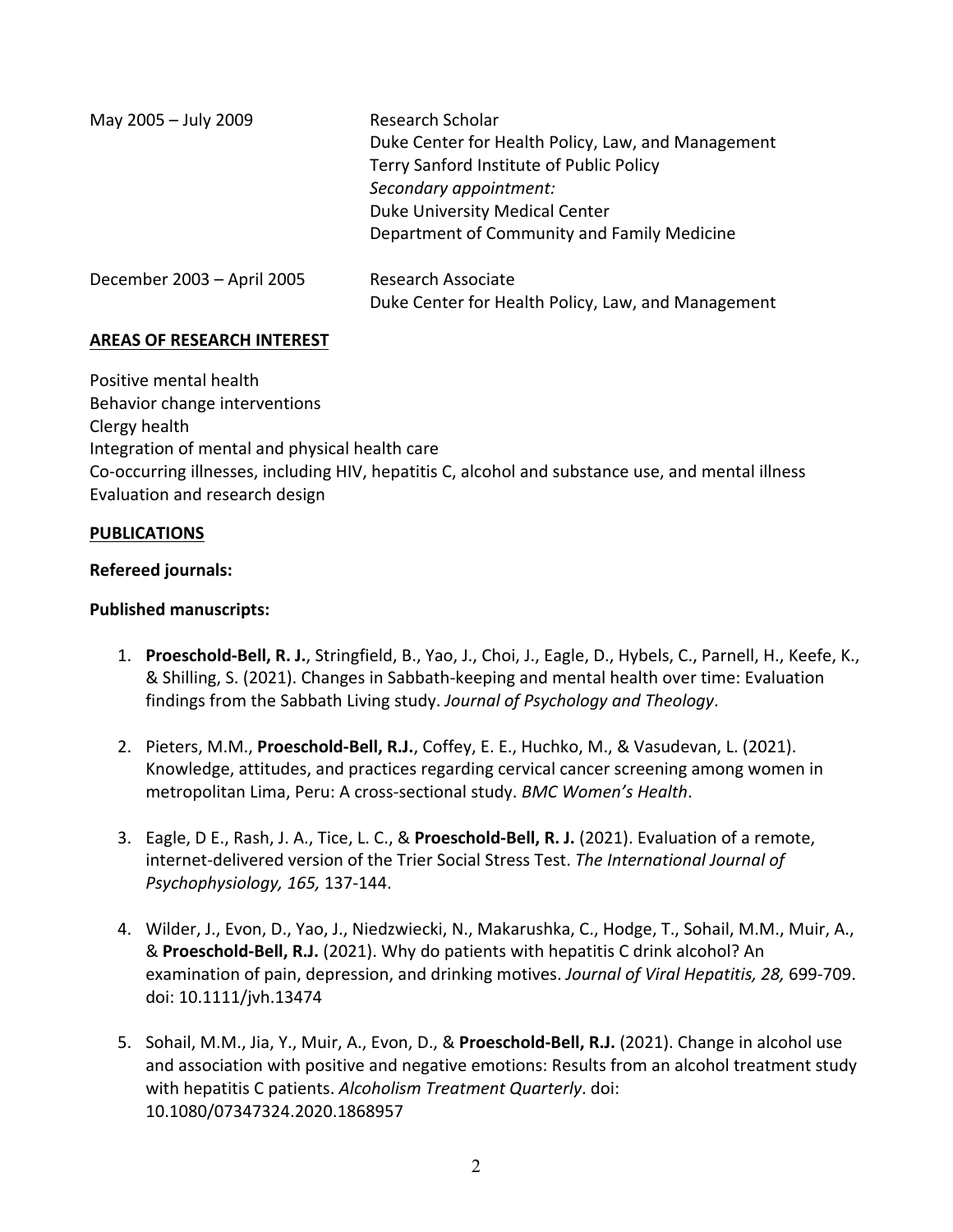- 6. Wimberly, C.E., Rajapakse, H., Park, L. P., Price, A., **Proeschold‐Bell, R.J.**, & Ostbye, T. (2020). Mental well‐being in Sri Lankan medical students: A cross‐sectional study. *Psychology, Health, & Medicine*. doi: 10.1080/13548506.2020.1858488.
- 7. Vasudevan, L., Stinnett, S., Mizelle, C., Melgar, K., Makarushka, C., Pieters, M., Sanchez, L.E.R., Jeronimo, J., Huchko, M.J., **Proeschold‐Bell, R.J.** (2020). Peruvian health providers' perceptions of barriers to the uptake of cervical cancer services and their attitudes towards adopting new interventions for cervical cancer patients. *Preventive Medicine Reports*.
- 8. Patel, Y.A., Yao, J., **Proeschold‐Bell, R.J.**, Niedzweicki, D., Parish, A., Goacher, E., & Muir, A.J. (2020). Alcohol use before, during, and after direct‐acting antiviral treatment for Hepatitis C in patients provided behavioral counseling for alcohol use. *Digestive Diseases and Science*. doi: 10.1007/s10620‐020‐06616‐5.
- 9. Hybels, C. F., Blazer, D. G., Eagle, D. E., & **Proeschold‐Bell, R.J.** (2020). Age differences in trajectories of depressive, anxiety, and burnout symptoms in a population with a high likelihood of persistent occupational distress. *International Psychogeriatrics*. doi: 10.1017/S1041610220001751.
- 10. Biru, B.M., **Proeschold‐Bell, R.J.**, Kaiser, B., Parnell, H., Kaza, V.G.K., Madan, I., Eticha Dubie, M., Vann, V., Amanya, C., Whetten, K. (2020). Residential care directors' perceptions of desirable characteristics of caregivers for orphaned and separated children. *International Journal of Applied Positive Psychology*.
- 11. Keyes, C.L.M., Sohail, M.M., Molokwu, N.J., Parnell, H., Amanya, C., Kaza, V. G. K., Saddo, Y. B., Vann, V., Tzudier, S., & **Proeschold‐Bell, R.J.** (2020). How would you describe a mentally healthy person? A cross-cultural qualitative study of caregivers of orphans and separated children. *Journal of Happiness Studies, 22*(4), 1719‐1743. doi: 10.1007/s10902‐020‐00293‐x.
- 12. Liu, X., Whetten, K., Prose, N., Parnell, H., Eagle, D., Amanya, C., Vann, V., Eticha Dubie, M., Kaza, V.G.K., & **Proeschold‐Bell, R. J.** (2020). Enjoyment and meaning in daily activities among caregivers of orphaned and separated children in four countries. *Children and Youth Services Review*. doi: 10.1016/j.childyouth.2020.105103.
- 13. Keyes, C. L. M., Yao, J., Hybels, C. F., Milstein, G., & **Proeschold‐Bell, R. J.** (2020). Are changes in positive mental health associated with increased likelihood of depression over a two‐year period? A test of the mental health promotion and protection hypotheses. *Journal of Affective Disorders*. doi:10.1016/j.jad.2020.03.056.
- 14. **Proeschold‐Bell, R.J.,** Evon, D.M., Yao, J., Niedzwiecki, D., Makarushka, C., Keefe, K.A., Patkar, A.A., Mannelli, P., Garbutt, J.C., Wong, J.B., Wilder, J.M., Datta, S.K., Hodge, T., Naggie, S., Fried, M.W., & Muir, A.J. (2020). A randomized controlled trial of an integrated alcohol reduction intervention in patients with hepatitis C infection. *Hepatology*: *Journal of the American Association for the Study of Liver Diseases, 71*(6), 1894‐1909. doi:10.1002/hep.31058.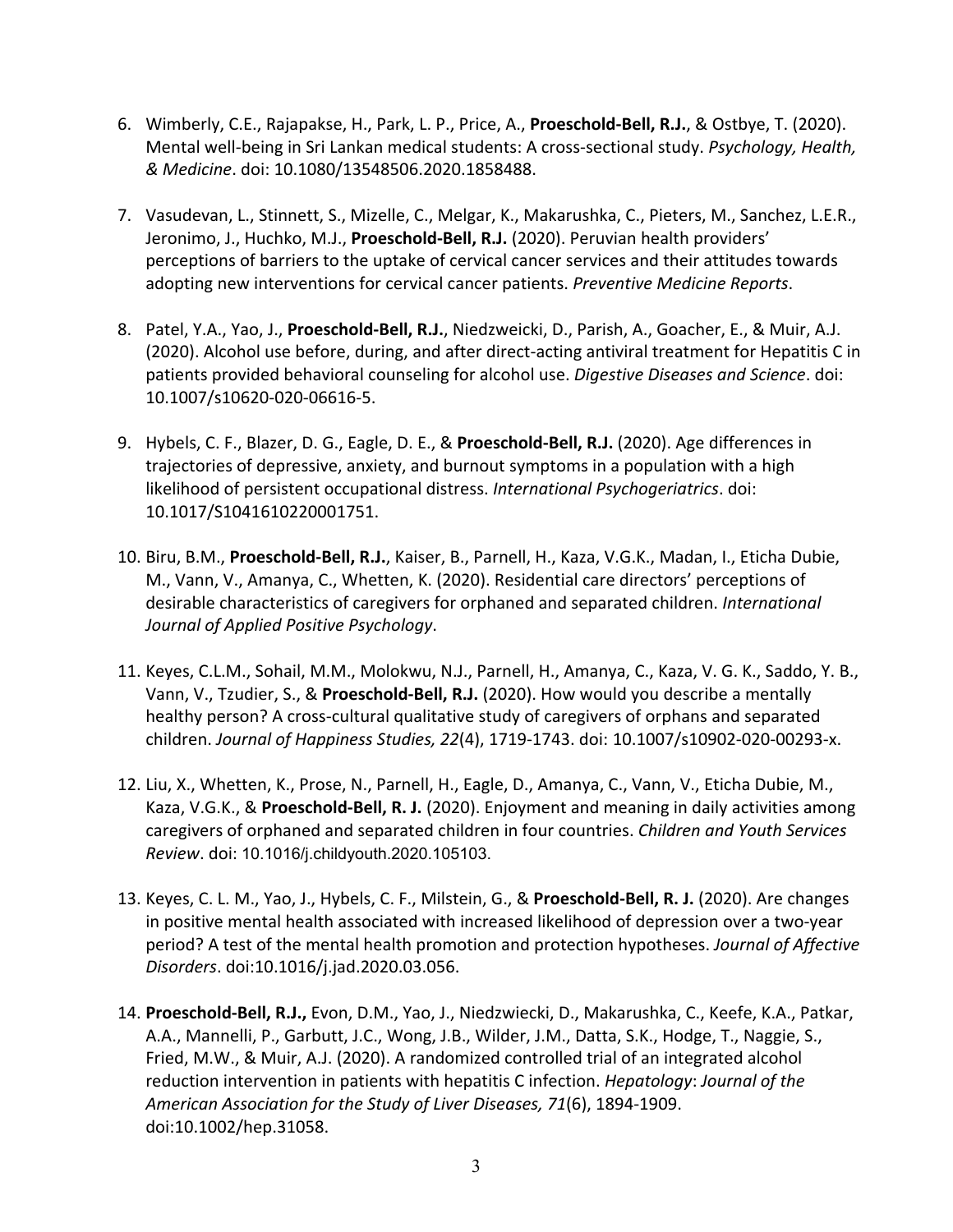- 15. **Proeschold‐Bell, R.J.**, Steinberg, D., Yao, J., Eagle, D.E., Smith, T.W., Cai, G., & Turner, E.L. (2020). Using a holistic health approach to achieve long‐term weight maintenance: Results from the Spirited Life intervention. *Translational Behavioral Medicine, 10*(1), 223‐233. doi: 10.1093/tbm/iby117.
- 16. Case, A., **Proeschold‐Bell, R.J.**, Keyes, C., Huffman, K., Sittser, K., Wallace, A., Khatiwoda, P., & Parnell, H. (2020). Attitudes and behaviors that differentiate clergy with positive mental health from those with burnout. *Journal of Prevention & Intervention in the Community, 48*(1), 94‐112. doi: 10.1080/10852352.2019.1617525.
- 17. Eagle, D.E., Kinghorn, W.A., Parnell, H., Amanya, C., Vann, V., Tzudir, S., Krishna Kaza, V.G., Temesgen Safu, C., Whetten, K., & **Proeschold‐Bell, R.J.** (2019). Religion and caregiving for orphans and vulnerable children: a qualitative study of caregivers across four religious traditions and five global contexts. *Journal of Religion and Health*. doi: 10.1007/s10943‐019‐ 00955‐y.
- 18. Kinghorn, W.A., Keyes, C.L.M., Parnell, H.E., Eagle, D.E., Biru, B.M., Amanya, C., Vann, V., Kaza, V.G.K., Tzudir, S., Saddo, Y.B., Whetten, K., & **Proeschold‐Bell, R.J.** (2019). Putting virtues in context: Engaging the VIA classification of character strengths in caregiving for orphans and vulnerable children across cultures. *Journal of Positive Psychology, 14*(6), 845‐853. doi: 10.1080/17439760.2019.1579363.
- 19. Milstein, G., Hybels, C., & **Proeschold‐Bell, R.J.** (2019). A prospective study of clergy spiritual well‐being, depressive symptoms, and occupational distress. *Psychology of Religion and Spirituality*. doi: http://dx.doi.org/10.1037/rel0000252.
- 20. Asiedu, M.N., Agudogo, J.S., Dotson, M.E., Krieger, M.S., Schmitt, J.W., Huchko, M., Suneja, G., **Proeschold‐Bell, R.J.**, Smith, J.S., Jenson, D., Hogan, W., & Ramanujam, N. (2019). A novel, versatile speculum‐free callascope for clinical examination and self‐visualization of the cervix. *bioRxiv*. doi: http://dx.doi.org/10.1101/618348.
- 21. **Proeschold‐Bell, R.J.**, Molokwu, N.J., Keyes, C.L.M., Sohail, M.M., Eagle, D.E., Parnell, H.E., Kinghorn, W.A., Amanya, C., Vann, V., Madan, I., Biru, B.M., Lewis, D., Eticha Dubie, M., & Whetten, K. (2019). Caring and thriving: An international qualitative study of caregivers of orphaned and vulnerable children and strategies to sustain positive mental health. *Children and Youth Services Review*, *98,* 143‐153. doi: 10.1016/j.childyouth.2018.12.024
- 22. Hough, H., **Proeschold‐Bell, R.J.**, Liu, X., Weisner, C., Turner, E.L., & Yao, J. (2019). Relationships between Sabbath observance and mental, physical, and spiritual health in clergy. *Pastoral Psychology*, *68*(2), 171‐193. doi: 10.1007/s11089‐018‐0838‐9.
- 23. **Proeschold‐Bell, R.J.,** Evon, D.M., Makarushka, C., Wong, J.B., Datta, S.K., Yao, J., Patkar, A.A., Mannelli, P., Hodge, T., Naggie, S., Wilder, J.M., Fried, M.W., Niedzwiecki, D., & Muir, A.J. (2018). The Hepatitis C‐Alcohol Reduction Treatment (Hep ART) intervention: Study protocol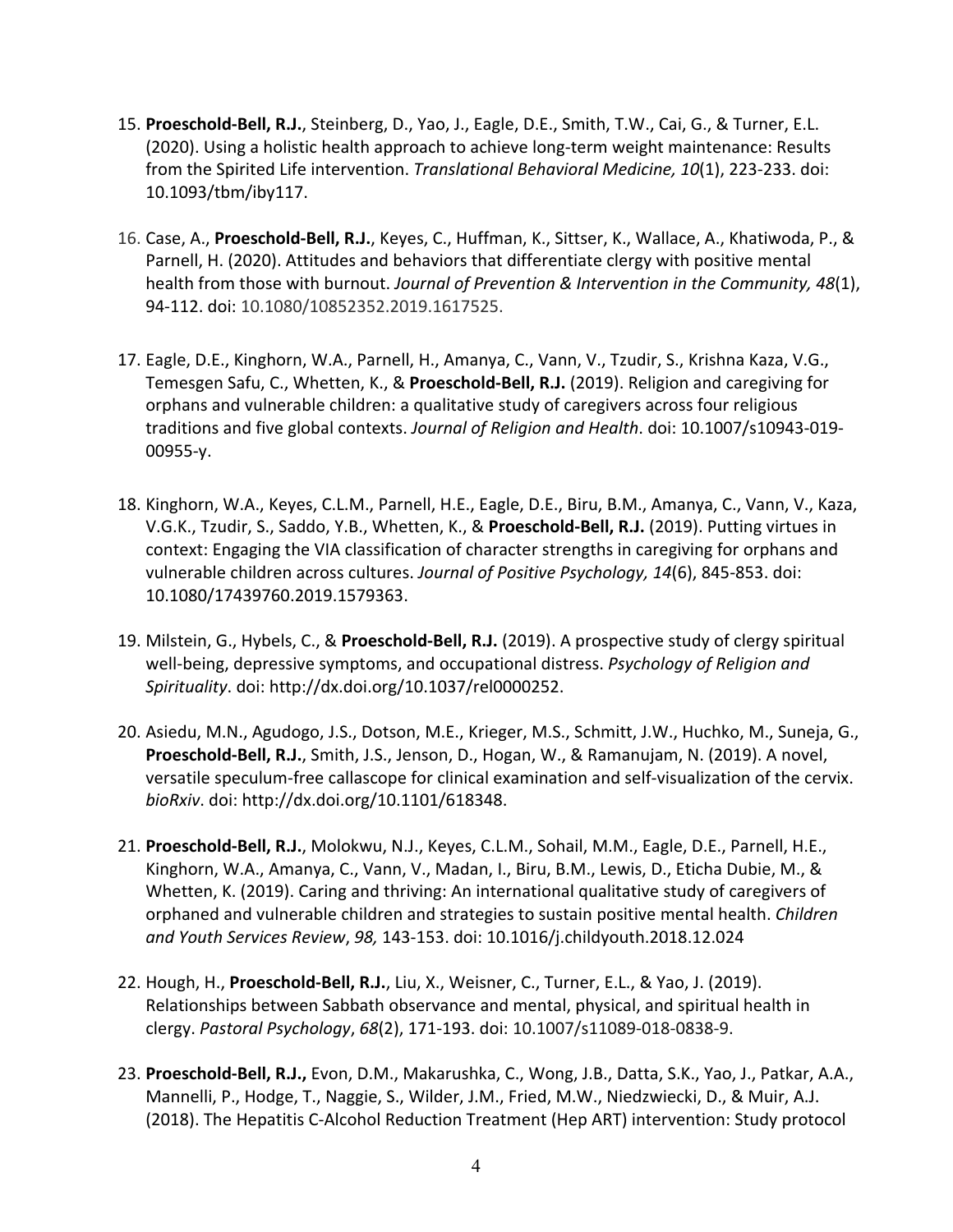of a multi‐center randomized controlled trial. *Contemporary Clinical Trials, 72*(2018), 73‐85. doi: 10.1016/j.cct.2018.07.003.

- 24. Eagle, D., Hybels, C., & **Proeschold‐Bell, R.J.** (2018). Perceived social support, received social support, and depression among clergy. *Journal of Social and Personal Relationships.* doi: 10.1177/0265407518776134.
- 25. Khatiwoda, P., **Proeschold‐Bell, R. J.,** Meade, C. S., Park, L. P., & Proeschold‐Bell, S. (May‐June 2018). Facilitators and barriers to naloxone kit usage among opioid‐dependent patients seeking treatment at medication assisted therapy clinics in North Carolina. *North Carolina Medical Journal, 79*, 149‐155. doi: 10.18043/ncm.79.3.149.
- 26. Hybels, C., Blazer, D.G., & **Proeschold‐Bell, R.J.** (2018). Persistent depressive symptoms in a population with high levels of occupational stress: trajectories offer insights to both chronicity and resilience. *Journal of Psychiatric Practice, 24*(6), 399‐409. doi: 10.1097/PRA.0000000000000337.
- 27. Case, A.D., Eagle, D.E., Yao, J., & **Proeschold‐Bell, R.J**. (2018). Disentangling race and socioeconomic status in health disparities research: An examination of black and white clergy. *Journal of Racial and Ethnic Health Disparities, 5*(5), 1014‐1022. doi: 10.1007/s40615‐017‐ 0449‐7.
- 28. McGarrity, L. A. Huebner, D. M., Nemeroff, C. J., & **Proeschold‐Bell, R. J.** (2018). Longitudinal Predictors of Behavioral Intentions and HIV Service Use among Men who have Sex with Men. *Prevention Science, 19*(4), 507‐515. doi: 10.1007/s11121‐017‐0824‐y.
- 29. **Proeschold‐Bell, R.J.**, Turner, E. L., Bennett, G. G., Yao, J., Li, X.‐F., Eagle, D. E., Meyer, R. A., Williams, R. B., Swift, R. Y., Moore, H. E., Kolkin, M. A., Weisner, C. C., Rugani, K. M., Hough, H. J., Williams, V. P., & Toole, D. C. (2017, June). A 2‐year holistic health and stress intervention: Results of an RCT in clergy. *American Journal of Preventive Medicine, 53*(3), 290‐299. doi: 10.1016/j.ampere.2017.04.009.
- 30. Asiedu, M. N., Agudogo, J., Schmitt, J. W., Miros, R., **Proeschold‐Bell, R. J.**, Krieger, M., & Ramanujam, N. (2017). Design and preliminary analysis of a vaginal inserter for speculum‐free cervical cancer screening. *PLoS ONE, 12*(5):e0177782. doi: 10.1371/journal.pone.0177782.
- 31. Smith, T.W., Eagle, D.E., & **Proeschold‐Bell, R.J.** (2017). Prospective associations between depressive symptoms and the metabolic syndrome: The Spirited Life study of United Methodist pastors. *Annals of Behavioral Medicine: A Publication of the Society of Behavioral Medicine, 51*(4), 610‐619. doi 10.1007/s12160‐017‐9883‐3.
- 32. Eagle, D., Miles, A., & **Proeschold‐Bell, R.J.** (2017). The honeymoon is over: Occupational relocation and changes in mental health among United Methodist clergy. *Review of Religious Research, 59* (1), 31‐45, doi: 10.1007/s13644‐016‐0263‐4.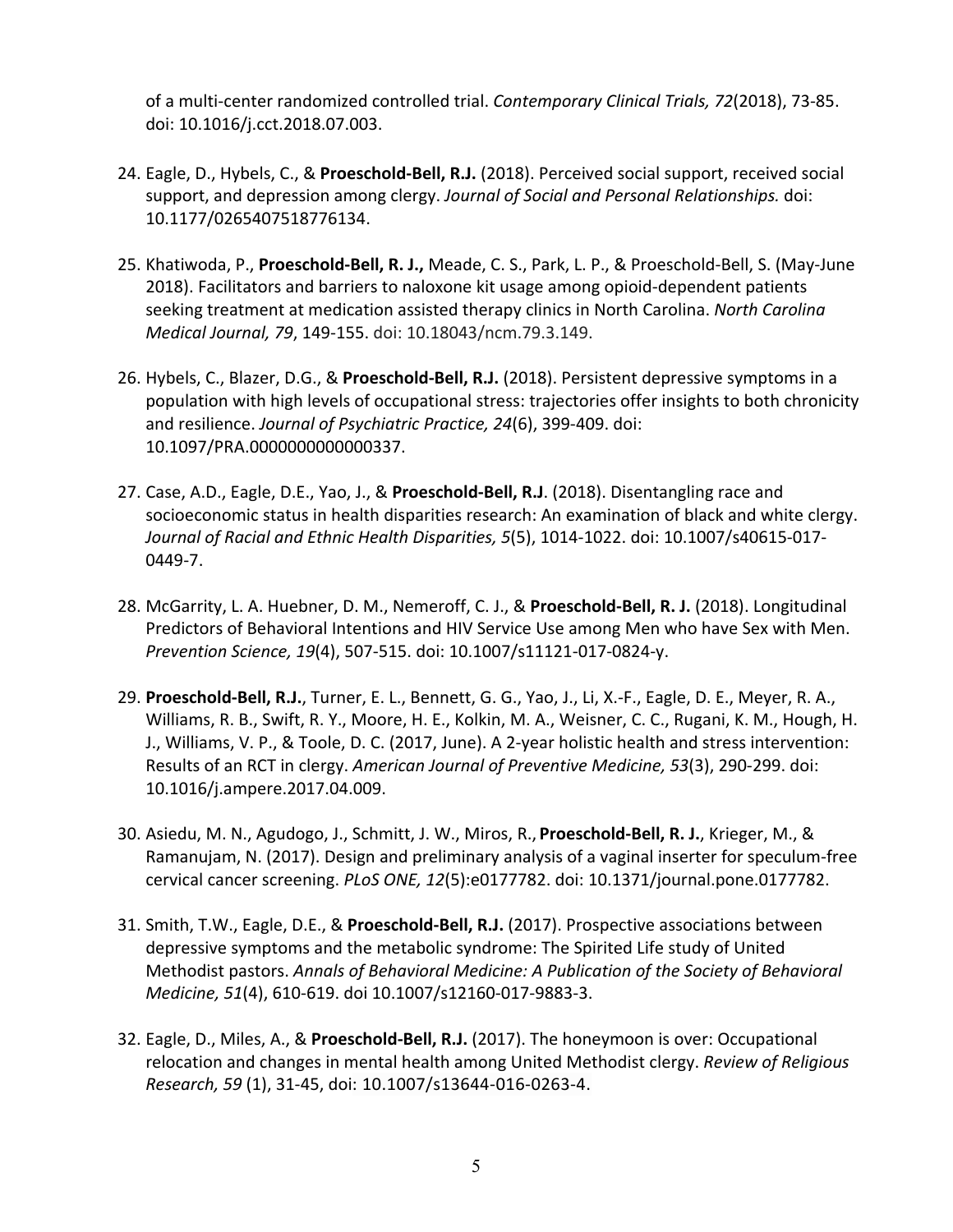- 33. Adams, C., Hough, H., **Proeschold‐Bell, R.J.,** Yao, J., & Kolkin, M. (2017). Clergy burnout: A comparison study with other helping professions. *Pastoral Psychology, 66*(2), 147‐175. doi: 10.1007/s11089‐016‐0722‐4.
- 34. **Proeschold‐Bell, R.J.,** Reif, S., Taylor, B., Patkar, A., Mannelli, P., Yao, J., & Quinlivan, B. (2016). Substance use outcomes of an integrated HIV‐substance use treatment model implemented by social workers and HIV medical providers. *Health & Social Work, 41*(1), e1‐e10. doi: 10.1093/hsw/hlv088.
- 35. **Proeschold‐Bell, R.J.**, Smith, B., Eisenberg, A., LeGrand, S., Adams, C., & Wilk, A. (2015). The glory of God is a human being fully alive: Predictors of positive versus negative mental health among clergy. *Journal for the Scientific Study of Religion, 54*(4), 702‐721. doi: 10.1111/jssr.12234.
- 36. Blouin, R., & **Proeschold‐Bell, R.J.** (2015). Measuring stress in a clergy population: Lessons learned from cognitive interview testing of the Perceived Stress Scale with clergy. *Research in the Social Scientific Study of Religion, 26,* 141‐154. doi: https://doi.org/10.1163/9789004299436\_010.
- 37. Eagle, D.E., & **Proeschold‐Bell, R.J.** (2015). Methodological considerations in the use of name generators and interpreters. *Social Networks, 40*(2015), 75‐83. doi: 10.1016/j.socnet.2014.07.005.
- 38. Skalski, L., Watt, M.H., MacFarlane, J.C., **Proeschold‐Bell, R.J.**, Stout, J.E., Sikkema, K. (2015). Mental health and substance use among patients in a North Carolina HIV clinic. *North Carolina Medical Journal*, *76*(3), 148‐155. doi:10.18043/ncm.76.3.148.
- 39. Georggi Walther, N., **Proeschold‐Bell, R. J.**, Benjamin Neelon, S.E., Adipo, S., & Kamaara, E. (2015). "We hide under the Scriptures": Conceptualization of health among United Methodist Church clergy in Kenya. *Journal of Religion and Health, 54*(6), 2235‐2248, doi: 10.1007/s10943‐014‐9947‐7.
- 40. **Proeschold‐Bell, R.J.,** Yao, J., Gorthala, S., & Muir, A.J. (2014). Development of a measure of hepatitis C‐alcohol knowledge. *Journal of Alcohol and Drug Education, 58*(3), 7‐18.
- 41. **Proeschold‐Bell, R.J.**, Yang, C., Toth, M., Rivers, M., & Carder, K. (2014). Closeness to God among those doing God's work: A spiritual well‐being measure for clergy. *Journal of Religion and Health, 53*(3), 878‐894. doi: 10.1007/s10943‐013‐9682‐5.
- 42. **Proeschold‐Bell, R.J.**, Miles, A., Toth, M. Adams, C, Smith, B., & Toole, D. (2013). Using effort‐ reward imbalance theory to understand high rates of depression and anxiety among clergy. *Journal of Primary Prevention, 34*(6), 439‐453. doi: 10.1007/s10935‐013‐0321‐4.
- 43. **Proeschold‐Bell, R.J.**, Swift, R., Bennett, G., Moore, H. E., Li, X., Blouin, R., Williams, V., Williams, R., & Toole, D. (2013). Use of a randomized multiple baseline design: Rationale and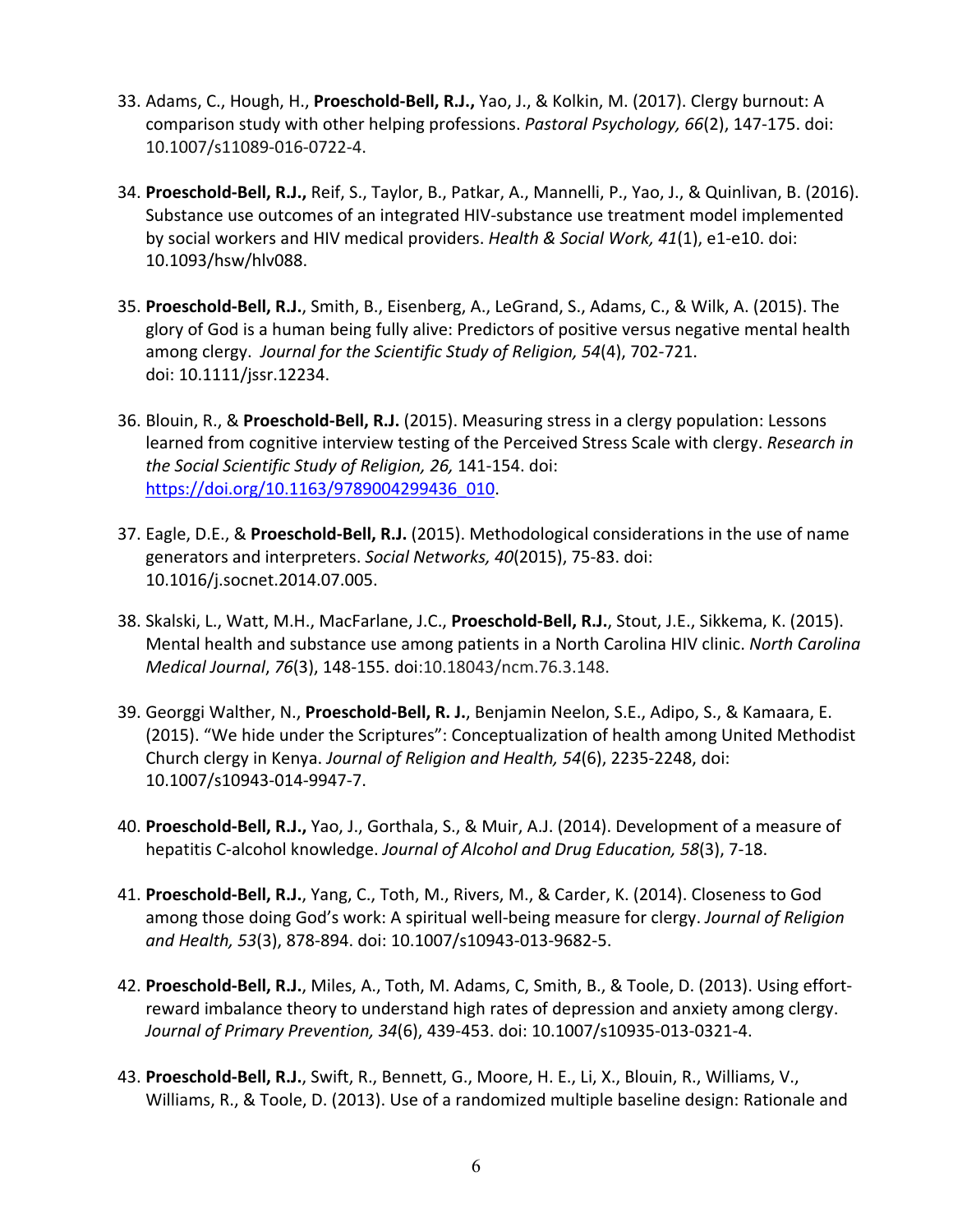design of the Spirited Life holistic health intervention study. *Contemporary Clinical Trials, 35*(2), 138‐152. doi: 10.1016/j.cct.2013.05.005.

- 44. Reif, S., **Proeschold‐Bell, R.J.**, Yao, J., LeGrand, S., Uehara, A., Asiimwe, E., & Quinlivan, E.B. (2013). Three types of self‐efficacy are associated with medication adherence among patients with co‐occurring HIV and substance use disorders, but only when mood disorders are present. *Journal of Multidisciplinary Healthcare, 2013*(6), 229‐237. doi: http://dx.doi.org/10.2147/JMDH.S44204.
- 45. Miles, A., & **Proeschold‐Bell, R.J.** (2013). Overcoming the challenges of pastoral work?: Peer support groups and mental distress among United Methodist Church clergy. *Sociology of Religion: A Quarterly Review, 74*(2). doi: 10.1093/socrel/srs055.
- 46. LeGrand, S., **Proeschold‐Bell, R.J.,** James, J., & Wallace, A. (2013). Healthy leaders: Multilevel health promotion considerations for diverse United Methodist Church pastors. *Journal of Community Psychology, 41*(3), 303‐321. doi: 10.1002/jcop.21539.
- 47. Norton, B. L., Park, L., McGrath, L. J., **Proeschold‐Bell, R.J**., Muir, A. J., &Naggie, S. (2012). Healthcare utilization in HIV‐infected patients: Assessing the burden of HCV co‐infection. *AIDS Patient Care and STDs, 26*(9), 541‐545. doi: 10.1089/apc.2012.0170.
- 48. Asiimwe, E., **Proeschold‐Bell, R.J.**, Page, K., Nankunda, A., & Boyd, D. (2012). Young men's willingness to undergo Safe Male Circumcision (SMC) decreases with increased educational attainment in some rural areas of central Uganda. *Journal of Global Health*, *2*(1), 17‐21.
- 49. **Proeschold‐Bell, R.J**., Patkar, A., Naggie, S., Coward, L.J., Mannelli, P., Yao, J., Bixby, P., & Muir, A. (2012). An integrated alcohol abuse and medical treatment model for patients with hepatitis C. *Digestive Diseases and Sciences, 57*(4), 1083‐1091. doi: 10.1007/s10620‐011‐1976‐ 4. NIHMS439359.

\*Study cited in patient recommendation guidelines published by the American Association for the Study of Liver Diseases and the Infectious Diseases Society of America.

- 50. **Proeschold‐Bell, R.J**., LeGrand, S., Wallace, A., James, J., Moore, H., Swift, R., & Toole, D. (2012). Tailoring health programming to clergy: Findings from a study of United Methodist clergy in North Carolina. *Journal of Prevention & Intervention in the Community, 40*(3), 246‐ 261. doi: 10.1080/10852352.2012.680423.
- 51. **Proeschold‐Bell, R.J**. & McDevitt, P.M. (2012). An overview of the history and current status of clergy health. *Journal of Prevention & Intervention in the Community, 40*(3), 177‐179. doi: 10.1080/10852352.2012.680407.
- 52. Hoyt, M. A., Rubin, L., Nemeroff, C. J., Lee, J., Huebner, D. M., & **Proeschold‐Bell, R. J**. (2012). HIV/AIDS‐related institutional mistrust among multi‐ethnic men who have sex with men: Effects on HIV testing and risk behaviors. *Health Psychology, 31*(3), 269‐277. doi: 10.1037/a0025953.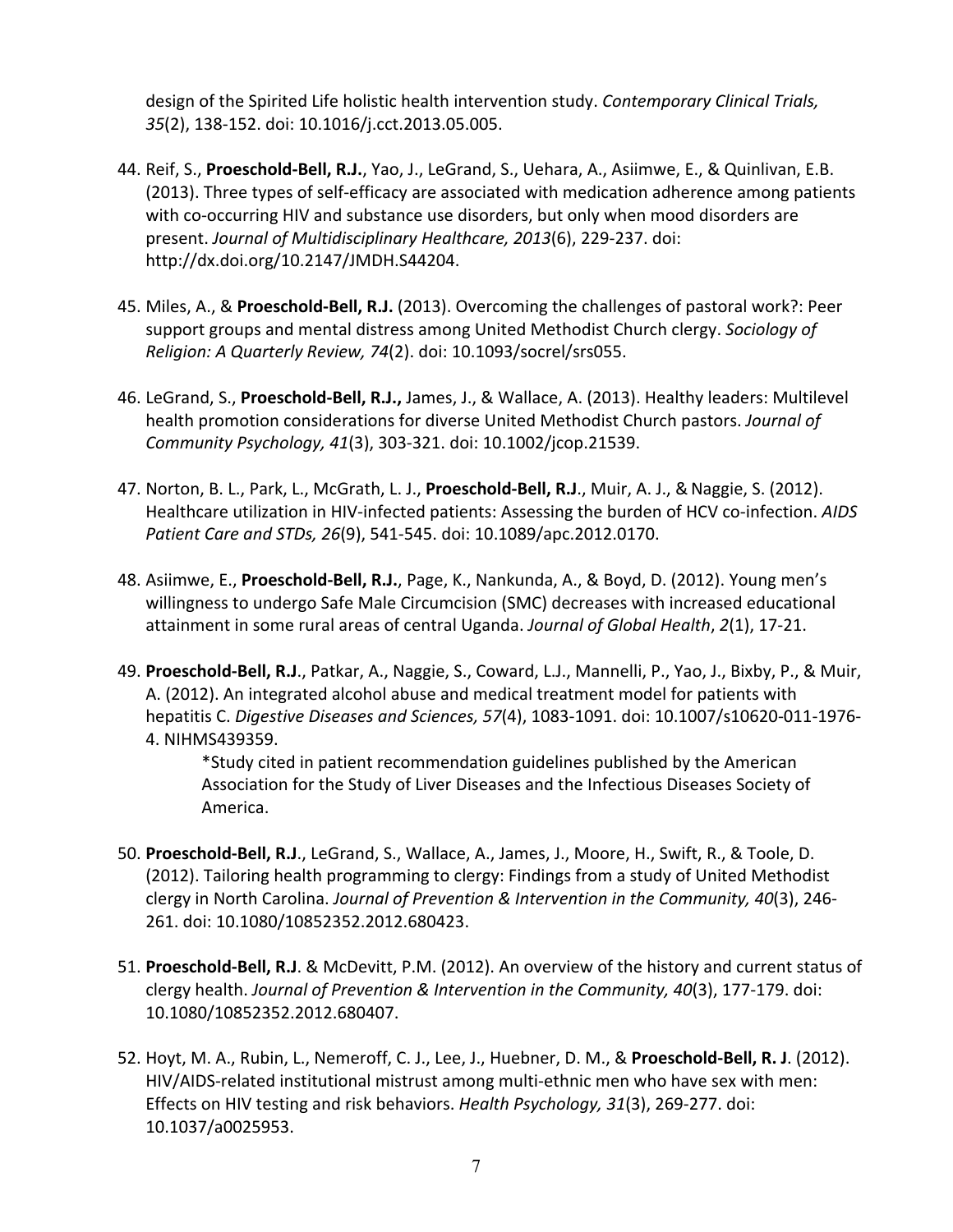- 53. Miles, A., & **Proeschold‐Bell, R.J**. (2012). Are rural clergy worse off?: An examination of occupational conditions and pastoral experiences in a sample of United Methodist clergy. *Sociology of Religion: A Quarterly Review, 73*(1), 23‐45. doi:10.1093/socrel/srr025.
- 54. Wallace, A., **Proeschold‐Bell, R.J.**, LeGrand, S., James, J., Swift, R, Toole, D., & Toth, M. (2012). Health programming for clergy: An overview of Protestant programs. *Pastoral Psychology, 61,* 113‐143. doi: 10.1007/s11089‐011‐0382‐3.
- 55. Cutts, T. F., Gunderson, G., **Proeschold‐Bell, R. J.,** Swift, R. (2012). The Life of Leaders: An intensive health program for clergy. *Journal of Religion and Health, 51*(4), 1317‐1324. doi: 10.1007/s10943‐010‐9436‐6.
- 56. **Proeschold‐Bell, R.J.**, & LeGrand, S. (2012). Physical health functioning among United Methodist clergy. *Journal of Religion and Health, 51*(3), 734‐742. doi: 10.1007/s10943‐010‐ 9372‐5.
- 57. Pence, B. W., Mugavero, M. J., Carter, T. J., Leserman, J., Thielman, N. M., Raper, J. L., **Proeschold‐Bell, R. J**., Reif, S., & Whetten, K. (2012). Childhood trauma and health outcomes in HIV‐infected patients: An exploration of causal pathways. *JAIDS, 59*(4), 409‐416. doi: 10.1097/QAI.0b013e31824150bb.
- 58. Kolman, M., DeCoster, M., **Proeschold‐Bell, R.J**., Ankeny, G., Bartlett, J., & Seña, A.C. (2011). The increasing impact of HIV infections, sexually transmitted diseases and viral hepatitis in Durham County, North Carolina: A call for coordinated and integrated services. *North Carolina Medical Journal, 72*(6), 439‐446.
- 59. Miles, A., **Proeschold‐Bell, R.J.**, Puffer, E. (2011). Explaining rural/non‐rural disparities in physical health‐related quality of life: A study of United Methodist clergy in North Carolina. *Quality of Life Research, 20*(6), 807‐815. doi: 10.1007/s11136‐010‐9817‐z.
- 60. **Proeschold‐Bell, R.J.**, LeGrand, S., James, J., Wallace, A., Adams, C., & Toole, D. (2011). A theoretical model of the holistic health of United Methodist clergy. *Journal of Religion and Health, 50*(3), 700‐720. doi: 10.1007/s10943‐009‐9250‐1.
- 61. **Proeschold‐Bell, R.J.**, Hoeppner, B., Taylor, B., Cohen, S., Blouin, R., Stringfield, B., & Muir, A. (2010). An Interrupted Time Series evaluation of a hepatitis C intervention for persons with HIV. *AIDS and Behavior, 15*(8), 1721‐1731. doi: 10.1007/s10461‐010‐9870‐1.
- 62. Belden, C. M., **Proeschold‐Bell, R.J**. (2010). A comparison of the adoption of electronic health records in North Carolina and South Carolina HIV systems. *Southern Medical Journal, 103*(11), 1115‐1118. doi: 10.1097/SMJ.0b013e3181f69add.
- 63. **Proeschold‐Bell, R.J.**, & LeGrand, S. (2010). High rates of obesity and chronic disease among United Methodist clergy. *Obesity, 18*(9), 1867‐1870. doi: 10.1038/oby.2010.102.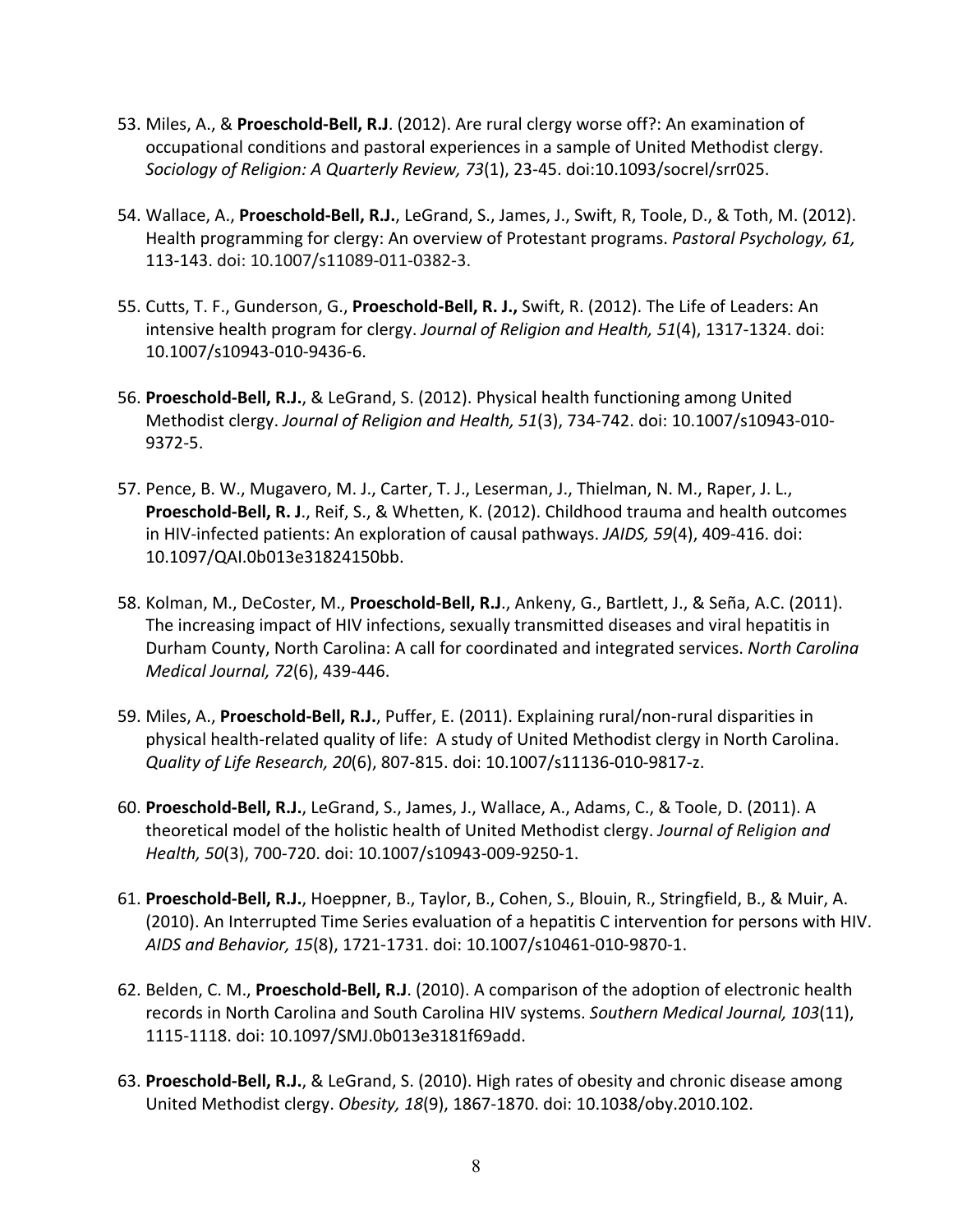- 64. **Proeschold‐Bell, R.J**., Heine, A., Pence B., McAdam, K., & Quinlivan, E.B. (2010). A cross‐site, comparative effectiveness study of an integrated HIV and substance use treatment program. *AIDS Patient Care and STDs, 24*(10), 651‐658. doi: 10.1089/apc.2010.0073.
- 65. **Proeschold‐Bell, R.J**., Belden, C. M., Parnell, H., Cohen, S., Cromwell, M., & Lombard, F. (2010). A randomized controlled trial of health information exchange between HIV institutions. *Journal of Public Health Management and Practice, 16*(6), 521‐528*.* doi: 10.1097/PHH.0b013e3181df78b9.
- 66. **Proeschold‐Bell, R.J.**, Blouin, R., Reif, S., Amana, A., Nowlin, B., Lombard, F., Stringfield, B., Muir, A.J. (2010). Hepatitis C transmission, prevention, and treatment knowledge among patients with HIV. *Southern Medical Journal, 103*(7), 635‐641. doi: 10.1097/SMJ.0b013e3181e1dde1.
- 67. Flores, B., **Proeschold‐Bell, R.J**., Barton, B., Belden, M., & Lombard, F. (2010). Provider reports on changes and barriers to changes in HIV‐HCV co‐infection practices. *Journal of HIV/AIDS and Social Services, 9*(1), 27‐44. doi: 10.1080/15381500903584262.
- 68. Lombard, F., **Proescholdbell, R.J**., Cooper, K., Musselwhite, L., & Quinlivan, E. (2009). Adaptations across clinical sites of an integrated treatment model for persons with HIV and substance abuse. *AIDS Patient Care and STDs, 23*(8), 631‐638. doi: 10.1089/apc.2008.0260
- 69. Weaver, M.R., Conover, C.J., **Proescholdbell, R.J.**, Arno, P.S., Ang, A., Uldall, K. K., & Ettner, S.L. (2009). Cost effectiveness analysis of integrated care for people with HIV, chronic mental illness and substance abuse disorders. *Journal of Mental Health Policy and Economics, 12*(1), 33‐46.
- 70. Ettner, S.L., Conover, C.J., **Proescholdbell, R.J.**, Ang, A., Arno, P.S., & the HIV/AIDS Treatment Adherence, Health Outcomes and Cost Study Group. (2008). Triply‐diagnosed patients in the HIV/AIDS Treatment Adherence, Health Outcomes and Cost Study: Patterns of long‐term care use. *AIDS Care*, *20*(10), 1177‐89. doi: 10.1080/09540120801918644.
- 71. Weaver, M.R., Conover, C.J., **Proescholdbell, R.J.**, Arno, P.S., McDonnell, C., Ang, A., & Ettner, S.L., for the Cost Subcommittee of the HIV/AIDS Treatment Adherence, Health Outcomes, and Cost Study Group (2008). Utilization of mental health and substance abuse care for people living with HIV/AIDS, chronic mental illness, and substance abuse disorders. *JAIDS Journal of Acquired Immune Deficiency Syndromes, 47*(4), 449‐458. doi: 10.1097/QAI.0b013e3181642244.
- 72. Nemeroff, C.J., Hoyt, M.A., Huebner, D.M., & **Proescholdbell, R.J.** (2008). The Cognitive Escape Scale: Measuring HIV‐Related Thought Avoidance. *AIDS & Behavior, 12*(2), 305‐320. doi: 10.1007/s10461‐007‐9345‐1.
- 73. Magnus, M., Herwehe, J., **Proescholdbell, R.J.**, Lombard, F., Cajina, A., Dastur, Z., Millery, M., Sabundayo, B. (2007). Guidelines for effective integration of information technology in the care of HIV‐infected populations. *Journal of Public Health Management and Practice, 13*(1),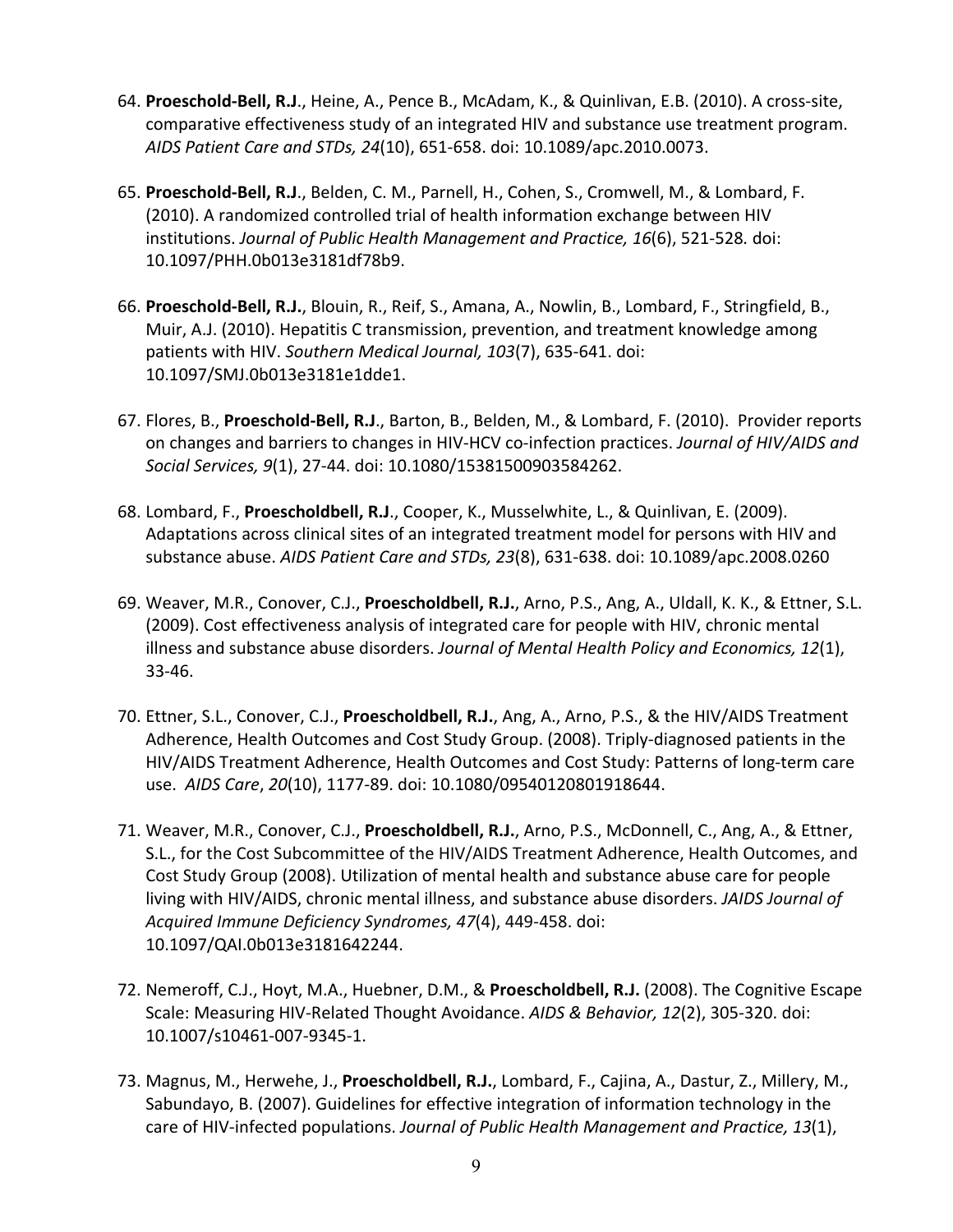39‐48. doi: 10.1097/00124784‐200701000‐00008.

- 74. **Proescholdbell, R.J.**, Roosa, M.W., & Nemeroff, C.J. (2006). Component measures of Psychological Sense of Community among gay men, *Journal of Community Psychology, 34*(1), 9‐24. doi: 10.1002/jcop.20080.
- 75. Huebner, D.M., **Proescholdbell, R.J.**, & Nemeroff, C.J. (2006). Do gay and bisexual men share researchers' definition of barebacking? *Journal of Psychology and Human Sexuality, 18,* 67‐78. doi: 10.1300/J056v18n01\_04.
- 76. **Proescholdbell, R.J.**, Chassin, L., & MacKinnon, D.P. (2000). Home smoking restrictions and adolescent smoking. *Nicotine and Tobacco Research, 2*(2), 159‐167. doi: 10.1080/713688125.

### **Manuscripts under review:**

- Reid, H., **Proeschold‐Bell, R. J.**, Makarushka, C., Melgar Vega, K. D., Huchko, M., Jeronimo, J., & Vasudevan, L. (under review). Using the Consolidated Framework for Implementation Research to inform the design of the mobile Inspección Visual con Ácido Acético (mIVAA) system: A mixed methods case study. Manuscript submitted to *Journal of Medical Internet Research*.
- Eagle, D. E., Mueller, C., **Proeschold‐Bell, R. J.**, & Corbitt Rivers, M. (under review). The barriers to wellbeing of black professionals in a predominantly white organization: The case of United Methodist clergy. Manuscript revised and resubmitted to the *American Journal of Sociology.*
- Yao J., Turner L., Hybels, C., Steinberg D., Cai, G., & **Proeschold‐Bell, R.J.** (under review). Observing shepherds shed: trajectories of weight, diet and exercise in a holistic health intervention tailored for Christian clergy. Manuscript submitted to *Journal of Religion and Health*.
- Tice, L. C., Eagle, D. E., Rash, J. A., Larkins, J. S., Labrecque, S. M., Platt, A., Yao, J., & **Proeschold‐Bell, R. J.** (under review). Rationale and preferences trial design to test three approaches to reduce stress symptoms among clergy. Manuscript submitted to *Trials*.
- Johnston, E., Eagle, D. E., Perry, B., Corneli, A. L., & **Proeschold‐Bell, R. J.** (under review). Seminary Students and Physical Health: Beliefs, Behaviors, and Barriers. Manuscript under review at *Journal of Religion and Health*.
- Agudogo, J. S., Asiedu, M. N., Dotson, M. E., Krieger, M. S., Huchko, M., Suneja, G., Jenson, D., **Proeschold‐Bell, R. J.**, Hogan, W., Ramanujam, N.(under review). Utilization and perceptions of a novel cervical visualization tool, the Callascope, for home‐based self‐cervical exams.

### **Manuscripts in preparation:**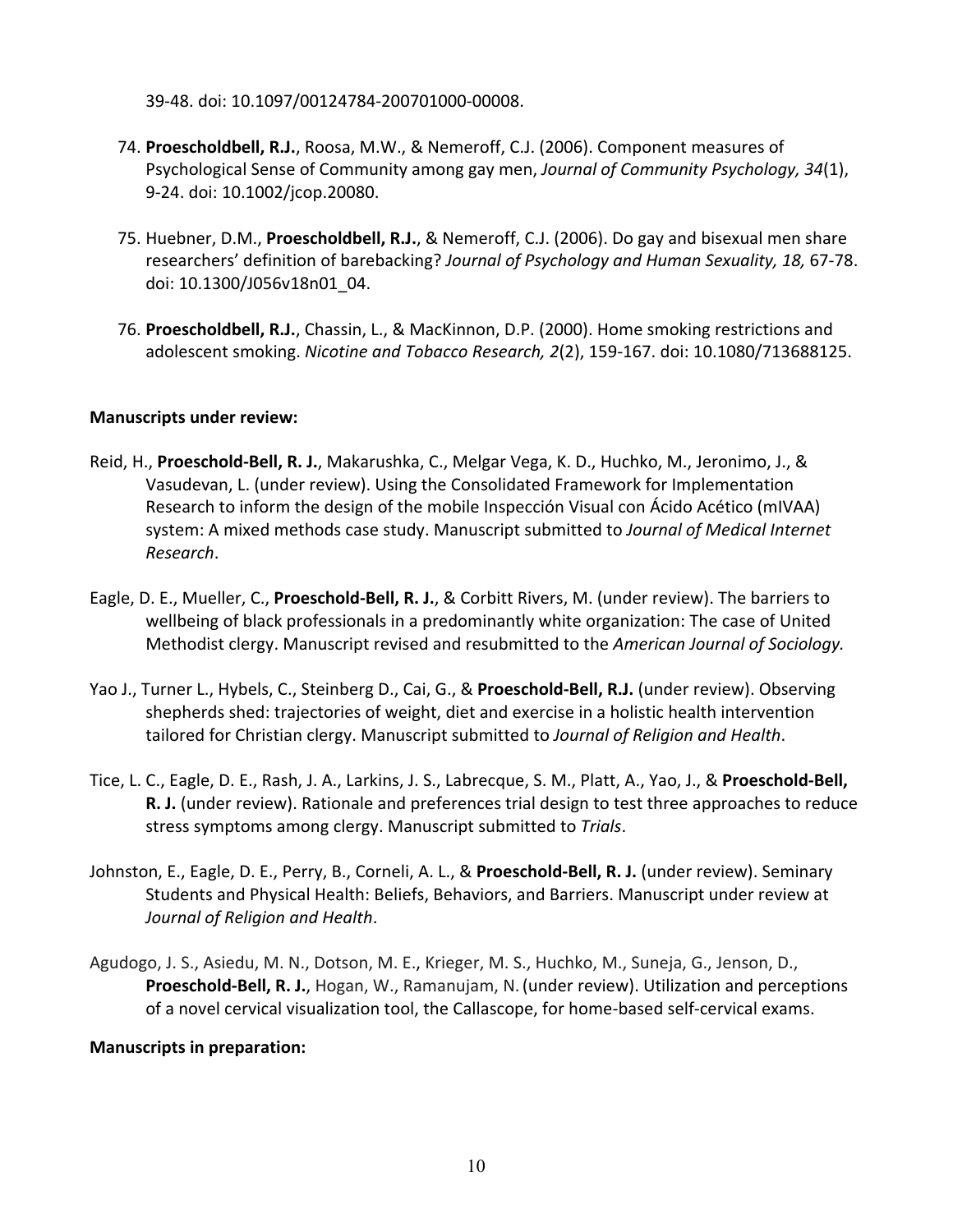- **Proeschold‐Bell, R. J.**, Eagle, D. E., Tice, L. C., Yao, J., Rash, J. A., Choi, J., Larkins, J. S., & Labrecque, S. M. (2021). Acceptability and feasibility of four stress reduction practices to clergy. Manuscript in preparation*.*
- **Proeschold‐Bell, R.J.**, Lutz, J.R., Eagle, D.E., Keyes, C.L.M., Sohail, M.M., Hybels, C., & Yao, J. (2021). Occupational social networks: Positive mental health relates to more support‐seeking, but not being sought. Manuscript in preparation.
- Biru, B., Plunkett, J., Choi, J., Hybels, C., Tice, L., & **Proeschold‐Bell, R.J.** (2021). Defining the mental health treatment gap for clergy. Manuscript in preparation.
- **Proeschold‐Bell, R.J.**, Keyes, C., Eagle, D., & Case, A. (2021). Limits to the benefits of flourishing mental health: Clergy with flourishing mental health experience greater enjoyment, meaning, and importance in many work activities but not all. Manuscript in preparation.
- Logan, D., DeSilva, V., Clancy, S., **Proeschold‐Bell, R. J.**, Wijesinghe, C., Hart, L., & Ostbye, T. (2021). Disability, caregiver burden and resource availability for school‐aged children with Down Syndrome in Galle, Sri Lanka. Manuscript in preparation.

### **Books:**

**Proeschold‐Bell, R.J.**, & Byassee, J. (May 2018). *Faithful and fractured: Responding to the clergy health crisis*. Grand Rapids, MI: Baker Academic.

## **Chapters in books:**

- Hoeppner, B., & **Proeschold‐Bell, R.J.** Time series analysis in community‐oriented research. (2012). In L. A. Jason & D. S. Glenwick (Eds.), M*ethodological approaches to community‐based research*. Washington, DC: American Psychological Association.
- Castro, F.G., **Proescholdbell, R.J.**, Abeita, L., & Rodriquez, D. (1999). Ethnic and cultural minority groups. In B.S. McCrady & B. Epstein (Eds.), *Addictions: A Comprehensive Guidebook for Practitioners* (pp. 499‐526). Oxford University Press.

## **DISSEMINATION ACTIVITIES**

### **Positive Mental Health**

Created a 10‐minute video designed to promote the positive emotion of hope in relation to COVID‐19 during the US shutdown. The underlying mechanism of the video is to show both a will and a way – two factors demonstrated to foster hope. Posted April 2020; 500+ views.

## **Caregiver Mental Health**

Proeschold‐Bell, R.J., Kinghorn, W., & Amanya, C. (2019, January 23). Preventing caregiver burnout: Religion and strategies of flourishing in five global residential caregiving contexts. Christian Alliance for Orphans webinar live and online, *Orphaned and Vulnerable Children Research: Bridging the Gap*, ongoing series.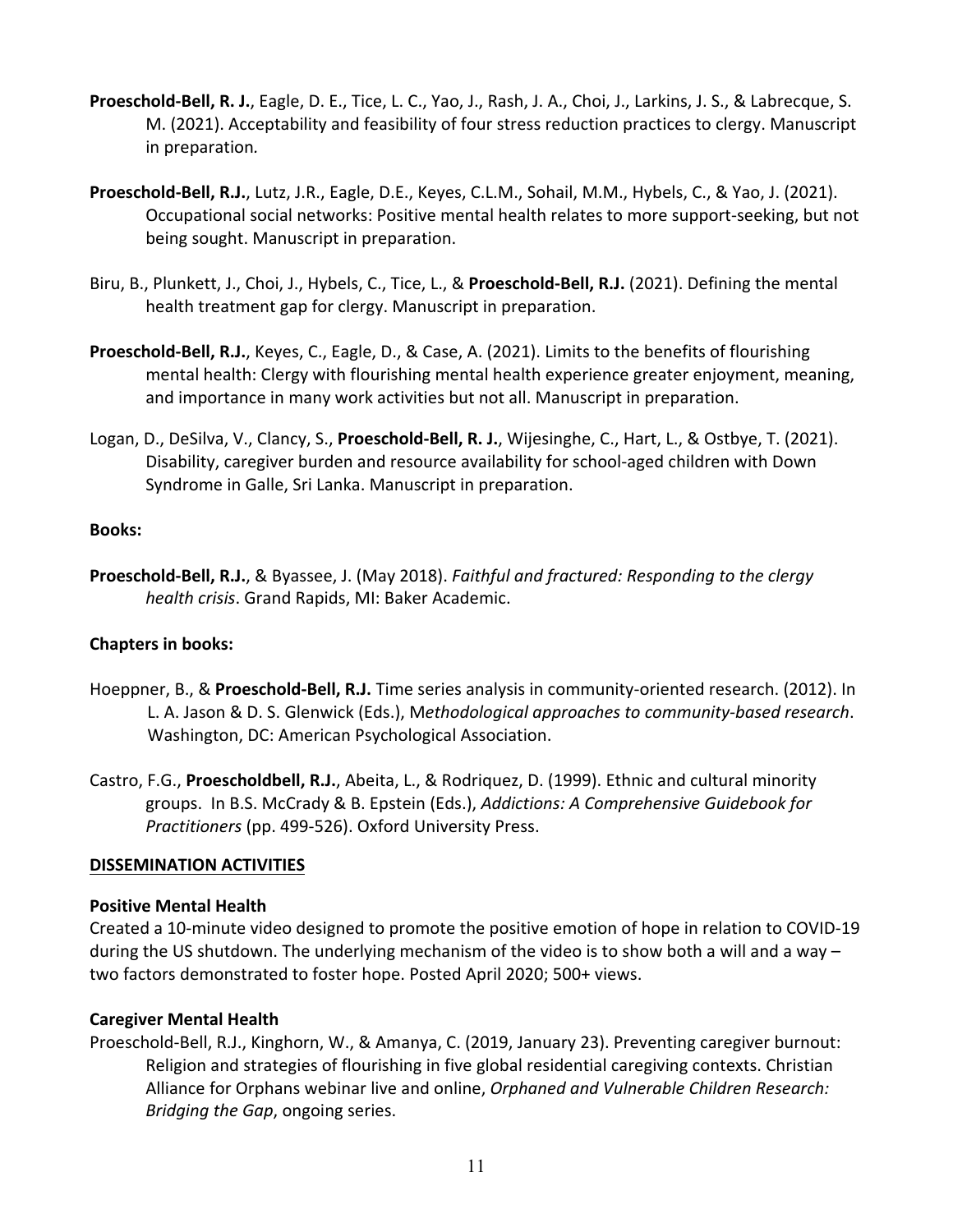## **Clergy Health**

- Pulliam Bailey, Sarah. (2020, Apr 11). A pastor confessed to his church he was tired, and he planned a break. Then, the coronavirus hit D.C. *The Washington Post*. https://www.washingtonpost.com/religion/2020/04/11/coronavirus‐dc‐pastor‐howard‐john‐ wesley/
- Proeschold‐Bell, R.J. (2020, Jan 6). Four steps clergy can take to avoid burnout. Opinion, *Religion News Service*. https://religionnews.com/2020/01/06/four‐steps‐clergy‐can‐take‐to‐avoid‐ burnout/?preview\_id=3800999
- Bharath, Deepa. (2019, Sept 17). Harvest Ministries pastor's suicide prompts national conversation about clergy and mental illness. *Orange County Register* and *Los Angeles Daily News*. https://www.pe.com/2019/09/17/harvest-ministries-pastors-suicide-prompts-nationalconversation‐about‐clergy‐and‐mental‐illness/
- Frykholm, Amy. (2018, May 9). Cover story: How stressed are clergy? The pretty good state of clergy well‐being: The pastors are all right. *The Christian Century, 135*(10), p. 22‐23. https://www.christiancentury.org/article/features/your-pastor-isn-t-unhealthy-you-mightthink
- MacDonald, G. Jeffrey. Sacrificing the body: Too many pastors are neglecting their health and it's killing them. (2015, October 12). *Christianity Today Leadership Journal*, http://www.christianitytoday.com/le/2015/fall/sacrificing‐ body.html?share=bdM/r8OCmztdN9SS6sKjedUKvyHQp5ZC
- Bindley, Katherine. Clergy at higher risk of depression and anxiety, study finds. (2013, August 28). *Huffington Post*, http://www.huffingtonpost.com/2013/08/28/clergy‐depression‐ \_n\_3830295.html.
- DeWitt, Dave. Preaching a healthy lifestyle to pastors. (2013, July 16). *NPR's Here & Now*, http://hereandnow.wbur.org/2013/07/16/healthy-lifestyle-pastors.
- Frykholm, Amy. Cover story: Fit for ministry: Addressing the crisis in clergy health. (2012, October 22). *The Christian Century*, http://www.christiancentury.org/article/2012‐10/fit‐ministry.
- Lisee, Chris. Study: Pastors' health concerns for others may harm their own health. (2012, July 9). *The Washington Post*, http://www.washingtonpost.com/national/on‐faith/study‐pastors‐ concerns-for-others-may-harm-their-own-health/2012/07/09/gJQAnRWqYW\_story.html.
- Vitello, Paul. Taking a break from the Lord's work (2010, August 1). *The New York Times,* p. A‐1 (front page), http://www.nytimes.com/2010/08/02/nyregion/02burnout.html.
- Stein, Jeannine. Some clergy may have higher obesity and chronic disease rates than their congregants (2010, May 14). *The Los Angeles Times*, http://latimesblogs.latimes.com/booster\_shots/2010/05/clergy-obesity-rates-north-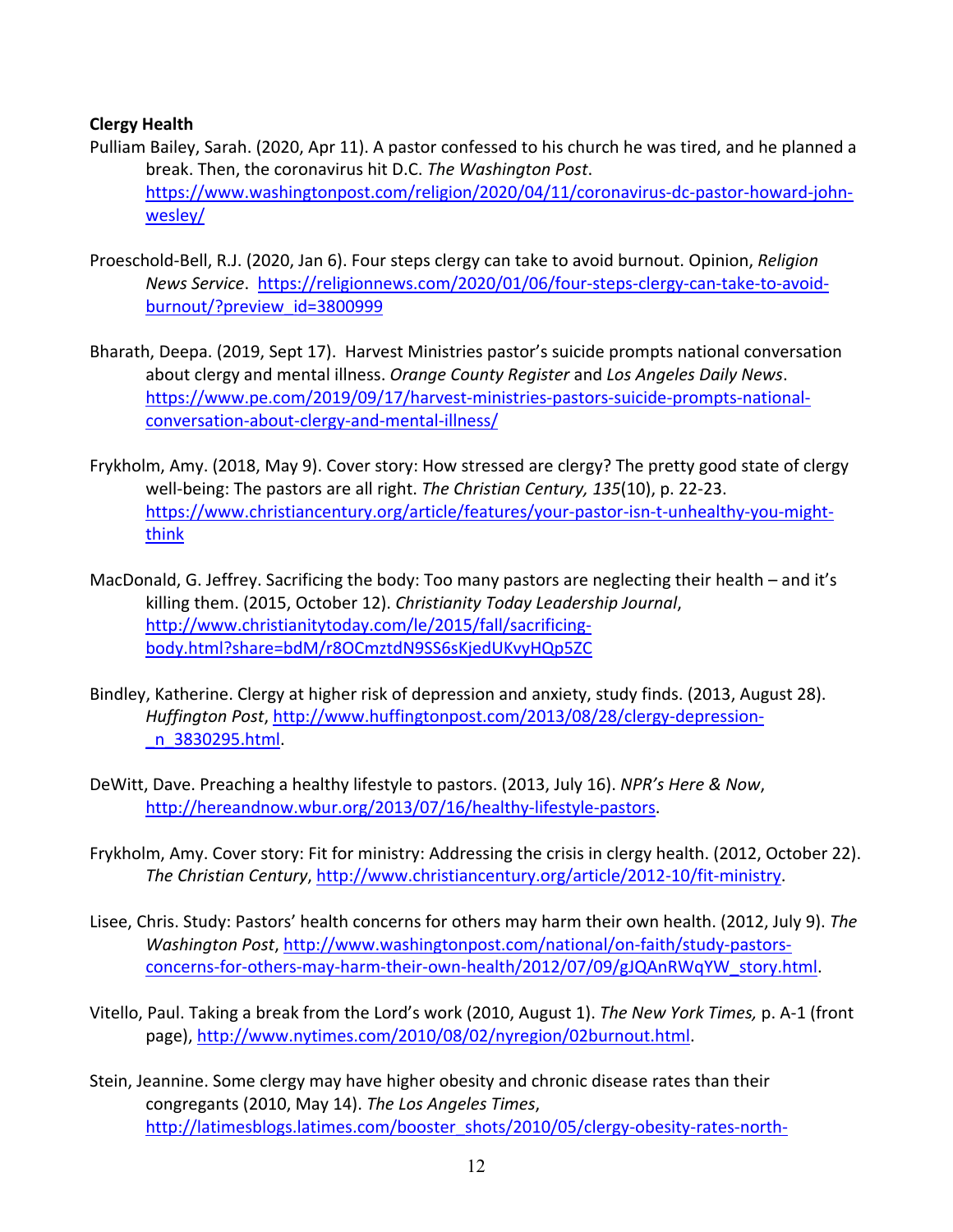### carolina.html.

Freedman, Samuel G. When serving the Lord, ministers are often found to neglect themselves. (2009, January 10). *The New York Times,* p. A‐15. http://www.nytimes.com/2009/01/10/us/10religion.html.

### **Hepatitis C‐Alcohol**

- Research (Proeschold‐Bell et al., 2012) cited as one of three studies to support integrating alcohol treatment into liver clinics. American Association for the Study of Liver Diseases – Infectious Diseases Society of America. Recommendations for testing, managing, and treating hepatitis C. http://www.hcvguidelines.org. Date accessed: April 4, 2019.
- Volansky, R. Continuum of care: HCV and the addictions specialist. (2016, February). *HCV Next*, http://www.healio.com/hepatology/hepatitis‐c/news/print/hcv‐next/%7B75c7b9fb‐67c6‐ 4e35‐9e05‐337207f6c145%7D/continuum‐of‐care‐hcv‐and‐the‐addiction‐ specialist?sc\_trk=internalsearch
- Grens, Kerry. Even moderate drinking may be risky with hepatitis C. (2013, March 15). *Reuters Health,* http://www.reuters.com/article/2013/03/15/us-hepatitis-drinking-idUSBRE92E11420130315.

### **PRESENTATIONS AT PROFESSIONAL MEETINGS**

*Peer‐reviewed presentations and abstracts:*

- **Proeschold‐Bell, R.J.**, Gottfried, P., Miron, D., & Abdul‐Malik, H. (2020, September). Moderator and presenter for symposium: *Mourning and clergy mental health during a pandemic*. Research News Association Conference. Zoom.
- **Proeschold‐Bell, R.J.**, Yao, J., & Keyes, C.L.M. (2019, October). Symposium: *Changes in positive mental health in clergy*. Society for the Scientific Study of Religion. St. Louis, Missouri.
- Muir, A.J., Yao, J., Wilder, J.M., Makarushka C., Keefe K., Helzberg J.H., Mannelli, P., Evon, D.M., Niedzwiecki, D., Naggie, S., Fried, M.W., & **Proeschold‐Bell, R.J.** (2018, November). *The Alcohol Use Disorders Identification Test Screening in Patients with Hepatitis C*. Poster presented at the annual meeting of the American Association for the Study of Liver Disease (AASLD), San Francisco, CA. Abstract 1595 published in *Hepatology*, 68 (Suppl 1), page 908A.
- **Proeschold‐Bell, R.J.**, Yao, J., & Keyes, C.L.M. (2018, October). Symposium: *What do we know about clergy health and wellbeing? Results from a 10‐year, Longitudinal Data Collection on United Methodist Pastors in North Carolina, and also Flourishing and Languishing Clergy: Attitudes and Behaviors that Differentiate Clergy with Positive Mental Health from those with Burnout.* Society for the Scientific Study of Religion. Las Vegas, Nevada.
- Wilder, J.M., Yao, J., Makarushka, C., Evon, D.M., Fried, M.W., Naggie, S., Muir, A.J., **Proeschold‐Bell, R.J**. (2018, June). *Associations of alcohol consumption motives with depression and pain*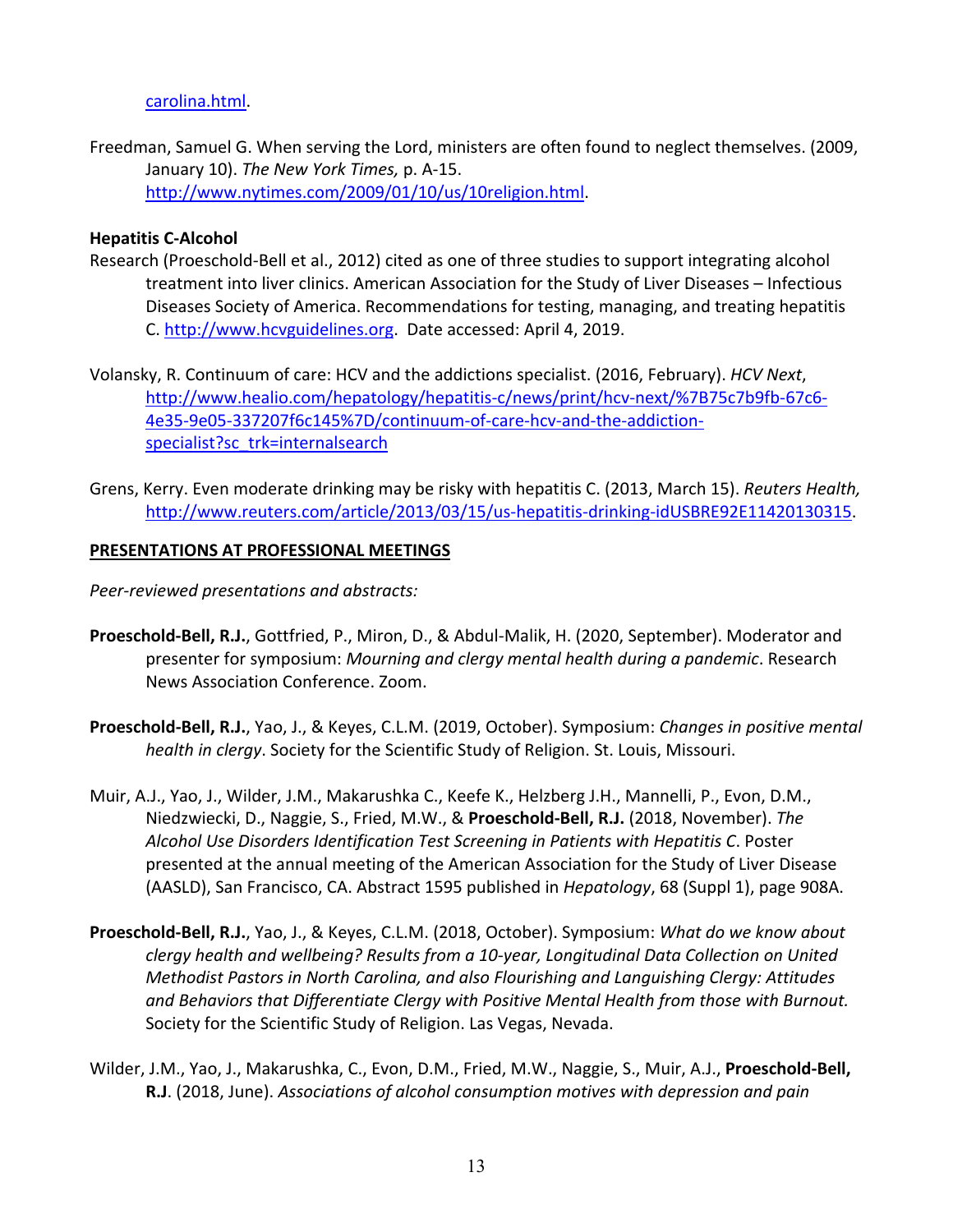*among individuals with hepatitis C*. Poster presentation at Digestive Disease Week. Washington, DC, and published in *Gastroenterology, 154*(6), S1121‐S1122.

- Hodge, T., **Proeschold‐Bell, R. J.**, Muir, A., Mena, C., Makarushka, C., & Patkar, A. (2016, April). *Integrated HCV‐alcohol treatment: Development of an efficacious, inclusive (patients with HIV, women) program*. Poster presentation at Ending Gender Inequalities: Addressing the Nexus of HIV, Drug Use, and Violence with Evidence‐based Action. Chapel Hill, North Carolina.
- **Proeschold‐Bell, R.J.**, Case, A., Eagle, D., & Bancroft, A. (2015, December). *Jumping the rails: Moving off the mental illness continuum to the mental health continuum.* Religious Researchers Symposium: Insights into the Health, Vitality, and Impact of Clergy and Congregations. Alexandria, Virginia.
- **Proeschold‐Bell, R.J.**, Meyer, R., Wallace, A., Weisner, C., Rugani, K., & Hough, H. (2015, December). *Spirited Life intervention components and outcomes*. Religious Researchers Symposium: Insights into the Health, Vitality, and Impact of Clergy and Congregations. Alexandria, Virginia.
- Adams, C., & **Proeschold‐Bell, R.J.** (2015, April). *Fostering flourishing in pastoral ministry: Highlights from the Duke Clergy Health Initiative*. Christian Association for Psychological Studies Annual Conference. Denver, Colorado.
- **Proeschold‐Bell, R.J.,** & Meyer, R. (2015, April). *Methods and findings from the Duke Clergy Health Initiative: Keys to living a spirited life*. Duke Center for Spirituality, Theology and Health. Durham, North Carolina.
- **Proeschold‐Bell, R. J.,** & Case, A. (2014, October). Using Multiple Baseline Designs to Meet the Needs of Both Researchers and Community Stakeholders in a Holistic Health Intervention. In Case, A. (Chair), *Three innovative study designs for community evaluation that utilize time series* analysis. Oral presentation at the 28<sup>th</sup> Conference of the American Evaluation Association. Denver, Colorado.
- Adams, C., & **Proeschold‐Bell, R. J.** Smith, B., LeGrand, S., Miles, A., Toole, D., & Kolkin, M. (2014, September). *Clergy mental health: Highlights from the Duke Clergy Health Initiative*. Paper presentation at the Flourishing in Pastoral Ministry Conference. Marion, Indiana.
- Eagle, D., & **Proeschold‐Bell, R. J.** (2014, August). *Methodological considerations in the use of name generators and interpreters*. Roundtable presentation at the 2014 American Sociological Association Annual Meeting. San Francisco, California.
- Adams, C., **Proeschold‐Bell, R. J.,** Smith, B., LeGrand, S., Miles, A., Toole, D., & Kolkin, M. (2014, April). *Clergy mental health: Highlights from the Duke Clergy Health Initiative*. Paper presentation at the 12th Annual Mid‐Year Conference on Religion and Spirituality, Division 36, American Psychological Association. LaMirada, California.
- Adams, C., & **Proeschold‐Bell, R. J.** (2014, March). *Clergy health: Highlights from the Duke Clergy Health Initiative*. Paper presentation at the Ministerial Assessment Specialist Quadrennial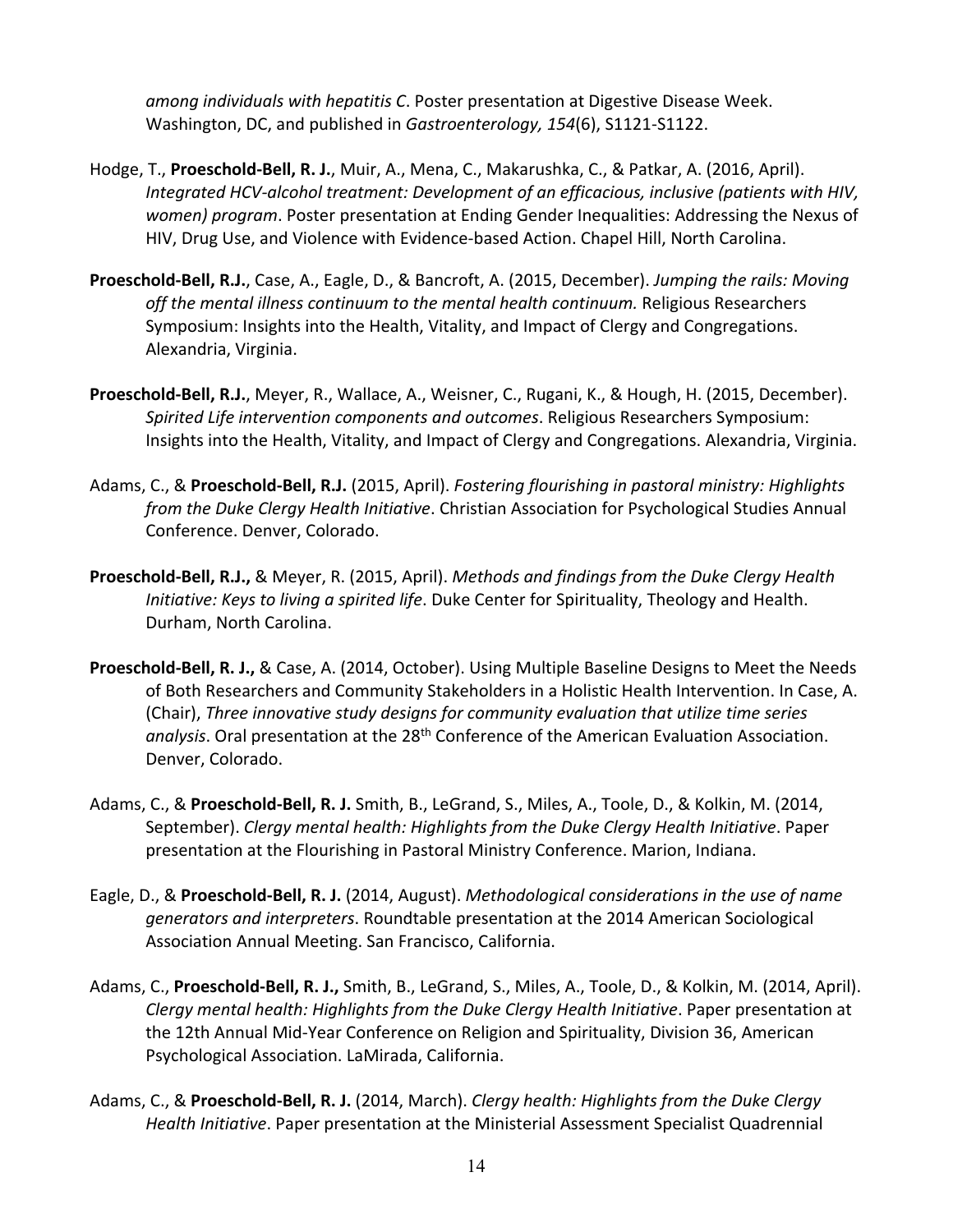Conference for the United Methodist Church General Board of Education and Ministry. Dallas, Texas.

- Kolkin, M., **Proeschold‐Bell, R. J.**, Toole, D., Swift, R., Moore, H. E., & Blouin, R. (2013, September). *A holistic health intervention for clergy: Rationale and design of the Spirited Life study*. Poster presentation at the Inaugural Summit on Transformative Innovation in Health Care, Duke Institute for Health Innovation, Durham, North Carolina.
- **Proeschold‐Bell, R. J.,** Swift, R., Moore, H. E., & Toole, D. (2013, June). Creating a holistic health intervention for United Methodist clergy: Techniques used to make Spirited Life deeply cultural. In **R. J. Proeschold‐Bell** & L. M. Vaughn (Chairs), *Creating interventions that are deeply cultural: Methods, examples, and discussion*. Symposium chaired at the Society for Community Research and Action 2013 Biennial Conference, Miami, Florida.
- **Proeschold‐Bell, R. J.** (2013, June). Having your cake and eating it too: Using multiple baseline designs to meet the needs of both researchers and community stakeholders in a holistic health intervention. In L. Jason & D. Glenwick (Chairs), *Innovative methodological approaches to community‐based research: Theory and application*. Symposium conducted at the Society for Community Research and Action 2013 Biennial Conference, Miami, Florida.
- **Proeschold‐Bell, R. J.**, Toole, D., Swift, R., Moore, H. E., & Blouin, R. (2013, March). *A holistic health intervention for clergy: Rationale and design of the Spirited Life study*. Poster presentation at the 34th Annual Meeting & Scientific Sessions of the Society of Behavioral Medicine, San Francisco, California.
- **Proeschold‐Bell, R.J**., Patkar, A., Naggie, S., Coward, L.J., Mannelli, P., Yao, J., Bixby, P., & Muir, A. (2012, September). *An integrated alcohol abuse and medical treatment model for patients with hepatitis C and or hepatitis C‐HIV co‐infection*. Duke Center for AIDS Research Eighth Annual Fall Scientific Retreat, Duke University: Durham, North Carolina.
- Adams, C. & **Proeschold‐Bell, R.J.** (2012, February). *An Update on the Duke Clergy Health Initiative: Recent findings on clergy mental and physical health.* The Society for the Study of Psychology and Wesleyan Theology Annual Conference. Trevecca Nazarene University: Nashville, Tennessee.
- Adams, C. & **Proeschold‐Bell, R.J**. (2012, March). *The Duke Clergy Health Initiative.* Christian Association for Psychological Studies International Conference: Washington, D.C.
- James, J., **Proeschold‐Bell, R.J.,** and Swift, R. (2011, October). *Spirited Life: A holistic health intervention for United Methodist clergy*. Society for the Scientific Study of Religion 2011 Annual Meeting, Milwaukee, Wisconsin.
- **Proeschold‐Bell, R. J.** & Adams, C. (2011, March). *High rates of depression among United Methodist Clergy*. The Society for the Study of Psychology and Wesleyan Theology Annual Conference. Southern Methodist University. Dallas, Texas.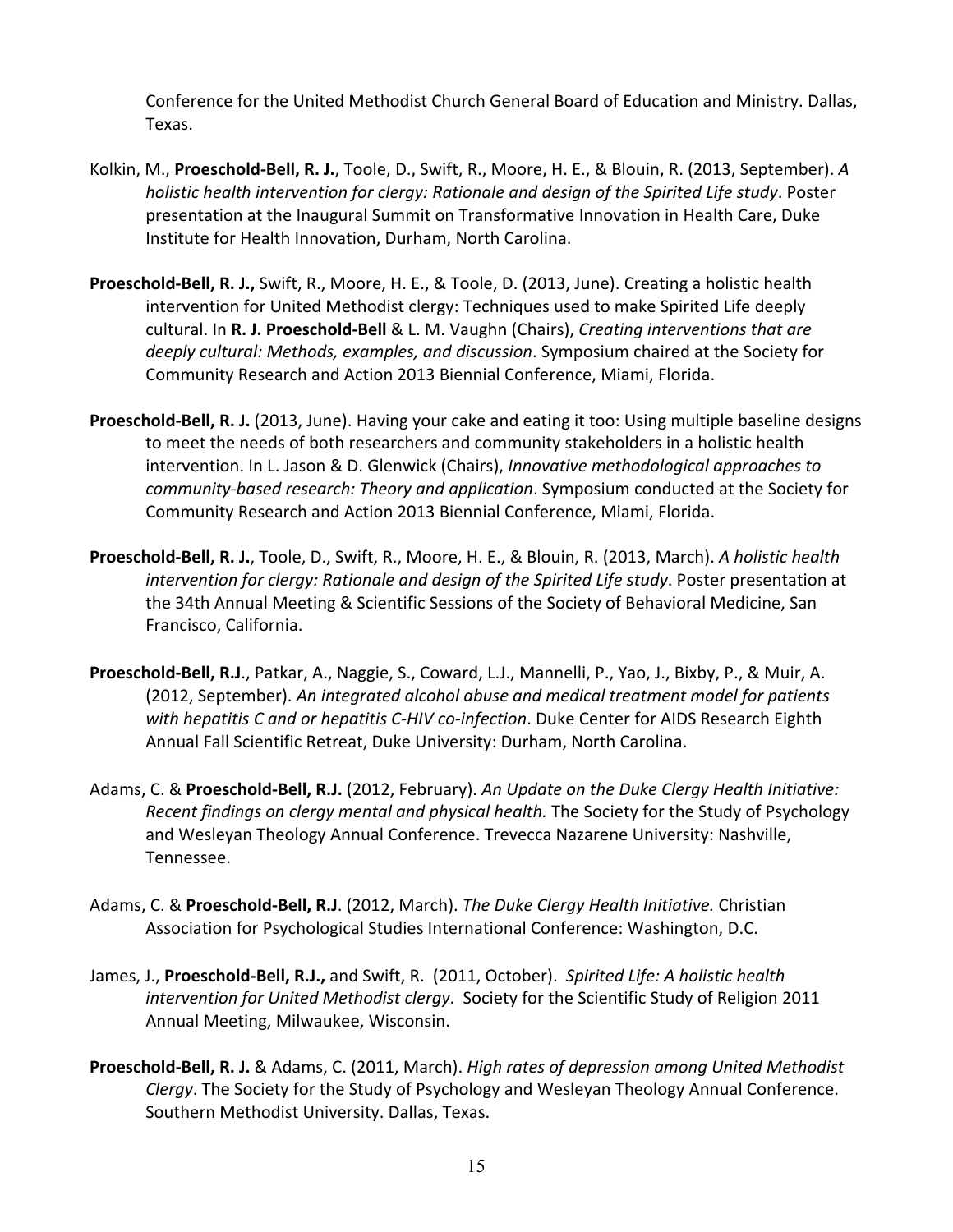- **Proeschold‐Bell, R. J.** (2010, December). *Clergy Health: Current Health Status and Ongoing Intervention Research.* First Annual Meeting of Clergy Health Researchers. Memphis, Tennessee.
- **Proeschold‐Bell, R. J.** (2010, November). *Interrupted time series and multiple baseline designs*. Symposium presentation at the annual SAMHSA Grantees Conference. Arlington, Virginia.
- Miles, A., **Proeschold‐Bell, R. J.,** Puffer, E. (2010, April). *Social or Geography?: Explaining health disparities between rural/non‐rural areas*. Paper presentation at the annual meeting of the Southern Sociological Society. Atlanta, Georgia.
- **Proeschold‐Bell, R. J.,** & Adams, C. (2010, March). *High rates of depression among United Methodist clergy*. Paper presentation at the Eighth Annual Mid‐Year Conference on Religion and Spirituality, Division 36, American Psychological Association. Columbia, Maryland.
- Pence, B., Mugavero, M., Reif, S., & **Proeschold‐Bell, R. J**. (2010, March). *The influence of past traumatic experiences on HIV‐related behaviors and health outcomes: An exploration of causal* pathways. Paper presentation at the 68<sup>th</sup> Annual Scientific Meeting of the American Psychosomatic Society, Portland, Oregon.
- James, J., Carroll, J. W., **Proeschold‐Bell, R.J.,** Wallace, A., & LeGrand, S. (2009, October). *Congregational and institutional conditions influencing the health of United Methodist clergy*. Paper presentation at the annual meeting of the Society for the Scientific Study of Religion and Religious Research Association. Denver, Colorado.
- Adams, C., **Proeschold‐Bell, R.J.,** Smith, R., LeGrand, S., James, J., & Wallace, A. (2009, September). *SoulCare for Christian leaders: Emerging models of research and intervention*. Paper presentation at the American Association of Christian Counselors World Conference, Nashville, Tennessee.
- **Proeschold‐Bell, R.J**.., & Muir, A. (2009, September). *Integrated care for HCV and alcohol abuse*. Paper presentation at the Duke Viral Hepatitis Meeting, Durham, North Carolina.
- Naggie, S., Agarwal, V., Park, L., Sirkus, L., **Proeschold‐Bell, R.J**., Muir, A.J., & Lombard, F. (2009, October). *A case‐control study exploring the role of HCV co‐infection on healthcare utilization among HIV‐1 infected subjects*. Poster presentation at the 47th Annual Meeting of the Infectious Diseases Society of America, Philadelphia, Pennsylvania.
- **Proeschold‐Bell, R.J.,** & Quinlivan, E.B. (2009, September). *Degree of integrated care and substance use outcomes for patients with HIV and substance abuse*. Fifth Duke Annual Center for AIDS Research Fall Scientific Retreat. Durham, North Carolina.
- **Proescholdbell, R.J.**, James, J., Wallace, A., & LeGrand, S. (2009, June). *A theoretical model of holistic health of United Methodist clergy*. Paper presentation at the 2nd Annual Meeting of the Society for Spirituality, Theology and Health. Durham, North Carolina.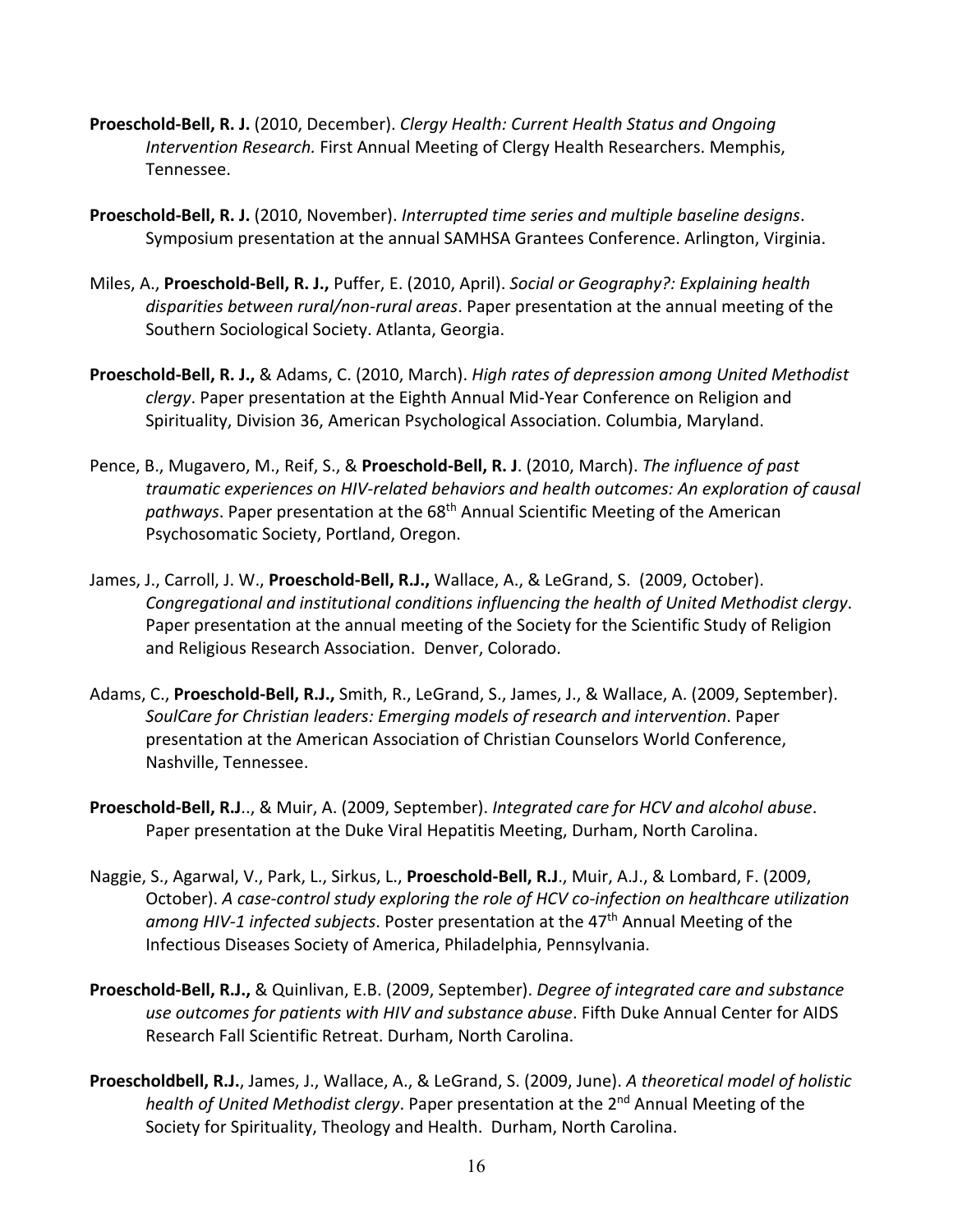- **Proescholdbell, R.J.** (2008, September). *Hepatitis C transmission, progression and treatment knowledge among patients with HIV*. One of four selected oral presentations at the Fourth Annual Duke Center for AIDS Research Fall Scientific Retreat. Durham, North Carolina.
- **Proescholdbell, R. J.,** Blouin, R., Mugavero, M., Lombard, F., Stringfield, B., Thielman, N. (2007, June). *Disparities in hepatitis C virus knowledge among persons with HIV/AIDS*. Poster presentation at the 11<sup>th</sup> Biennial Conference of the Society for Community Research and Action (APA Division 27). Pasadena, California.
- **Proescholdbell, R. J.**, Campbell, R., Henry, D., Lardon, C., Patterson, D., Miles, J., DeLuse, S., Lopez, M. (2007, June). *Research design choices in community research: Cultural and logistical lessons*. Symposium conducted at the 11<sup>th</sup> Biennial Conference of the Society for Community Research and Action (APA Division 27). Pasadena, California.
- Griffin, G., **Proescholdbell, R. J**., Lombard, F., Thielman, N., Thomas, D., Scovil, J., Cooper, K., Fisher, B., & Flores, B. (2007, May). *Integrated HIV and substance abuse care among dually diagnosed PLWHAs.* Paper presented at the American Conference for the Treatment of HIV. Dallas, Texas.
- Lombard, F., **Proescholdbell, R. J.,** Stringfield, B., Blouin, R., Mugavero, M., & Thielman, N. (2006, October). *Disparities in hepatitis C virus knowledge among people living with HIV/AIDS*. Poster presentation at the 44th Annual Meeting of the Infectious Diseases Society of America (IDSA), Toronto, Canada. Abstract 890.
- Green, M. A., Lombard, F. M., **Proescholdbell, R. J**., Bouis, S., Whetten, K., Cooper, K., Musselwhite, L., Quinlivan, E. B. (2006, November). *Integrated care: Delivery of substance abuse services to PLWHAs within HIV clinics*. Poster presentation at the 13th Annual Meeting and Exposition of the American Public Health Association, Boston, Massachusetts.
- Belden, C. M., Despard, M., **Proescholdbell, R. J.,** Lombard, F. M. (2006, November). Interconnecting HIV providers and informing clinical practice: Who to connect? What to exchange? In Cajina, A. (Moderator), *Integration of information technology and HIV care: Outcomes of the HRSA‐ funded SPINS IT Initiative*. Symposium conducted at the 13th Annual Meeting and Exposition of the American Public Health Association, Boston, Massachusetts.
- Barnes, D., Huebner, D. M., **Proescholdbell, R. J.,** & Nemeroff, C. J. (2006, August). *Testing negative for HIV decreases perceived vulnerability to HIV infection among men who have sex with men.* Poster presentation at the 2006 American Psychological Association Convention, New Orleans, Louisiana.
- Lombard, F., Stringfield, B., **Proescholdbell, R. J.,** Blouin, R., Mugavero, M., & Theilman, N. (2006, April). *Disparities in hepatitis C knowledge among people living with HIV/AIDS*. Poster presentation at the Duke University Global Health Symposium, Durham, North Carolina.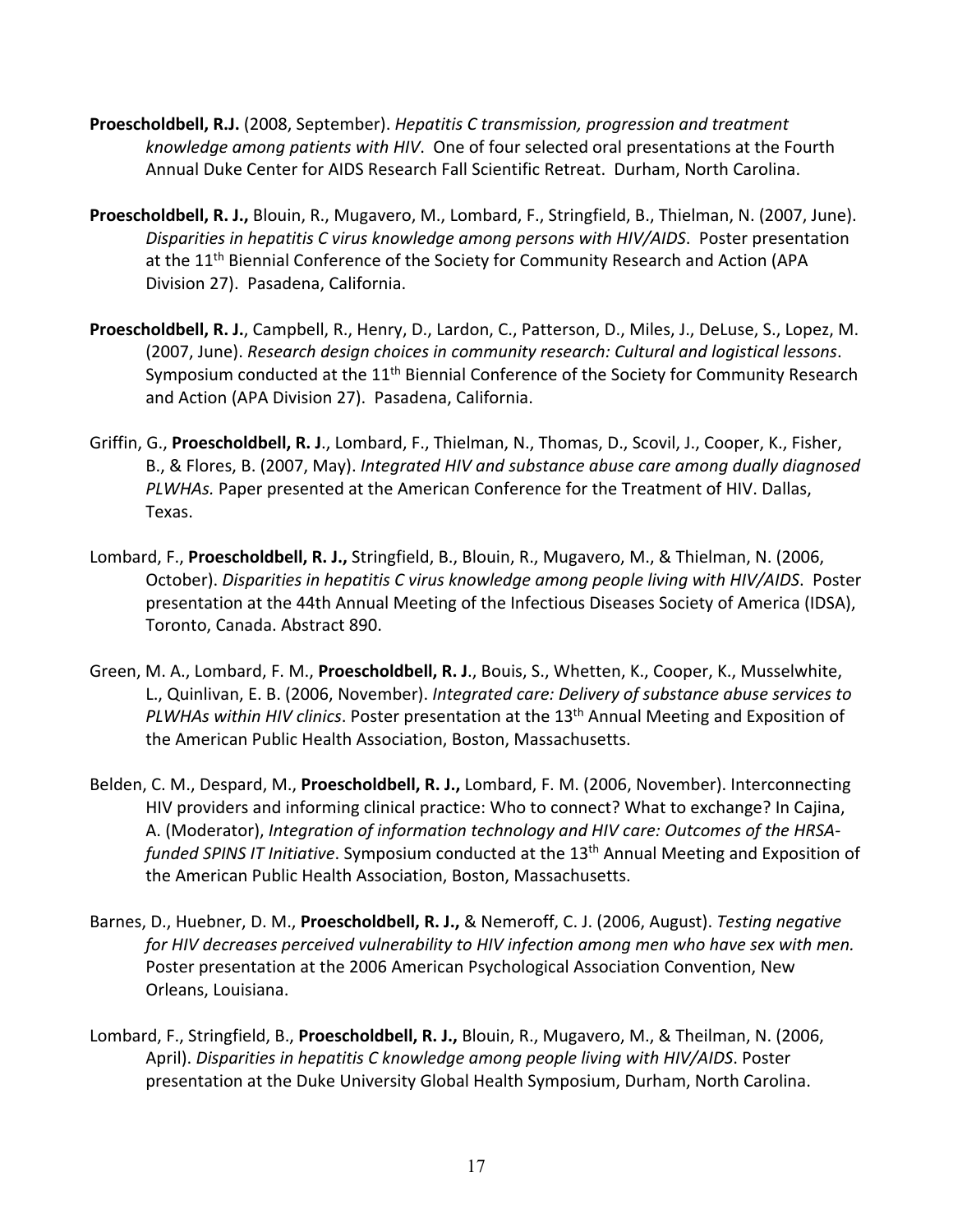- Huebner, D. M., **Proescholdbell, R. J**., Formoso, D. & Nemeroff, C. J. (2005, June). *What predicts participation in community‐based HIV prevention programs among men who have sex with men?* Oral paper presentation at the 2005 National HIV Prevention Conference, Atlanta, Georgia.
- **Proescholdbell, R.J.,** Roosa, M.W**.** (2005, June). *Concepts for the design of Psychological Sense of Community interventions*.Poster Session at the Tenth Biennial Conference on Community Research and Action, Urbana Champaign, Illinois.
- Cooper, K., **Proescholdbell, R.J.,** Musselwhite, L., Heine, A., Quinlivan, B. (2005, May). *Addictions treatment in primary HIV/AIDS medical settings in North Carolina*. Poster session at the Seventeenth Annual National Conference on Social Work and HIV/AIDS in Chicago, Illinois.
- **Proescholdbell, R.J**., Roosa, M.W., Long, D.A., Perkins, D.D., Bess, K., Sonn, C., Fisher, A., & Miles, J.C. (2003, June). *Innovative quantitative and qualitative approaches to sense of community assessment.* Innovative symposium‐poster session at the Ninth Biennial Conference on Community Research and Action, Las Vegas, New Mexico.
- **Proescholdbell, R.J.**, Deardorff, J., Taborga, M., Crowley, R., Jenkins, R., & Chambliss, J. (2001, June). *Nonacademic roles for community psychologists*. Roundtable discussion at the Eighth Biennial Conference on Community Research and Action, Atlanta, Georgia.
- Roosa, M.W., Tein, J.Y., Cree, W., Specter, M., Burch, S., Hipke, K.N., **Proescholdbell, R.J.**, & Updegraff, K. (2000, November). *Longitudinal study of neighborhood influences on parental involvement and children's school success*. Poster session presented at the Annual Conference of the National Council on Family Relations, Minneapolis, Minnesota.
- Becker‐Klein, R., **Proescholdbell, R.J.**, Preston, C., Mohammad, S., Hoover, H., Wituk, S., Curnow, C., Navarro, M.D., Black, A., Bianca, W., & Martin, A. (2000, August). *Graduate student stipend and research funding: issues and directions*. Symposium conducted at the 108th Annual Convention of the American Psychological Association, Washington, D.C.
- **Proescholdbell, R.J.**, Turro, G., Loomis, C., Rudolph, J., & Levin, G. (1999, June). *Ethical issues in community psychology*. Workshop conducted at the Seventh Biennial Conference on Community Research and Action, New Haven, Connecticut.
- Roosa, M., Nelson, K.A., **Proescholdbell, R.J.**, Updegraff, K., Michaels, M., & Tein, J‐Y. (1999, June). *Examination of an ecological model of influences on children's academic achievement in a low‐ income, multi‐ethnic, urban community*. Poster session presented at the Seventh Biennial Conference on Community Research and Action, New Haven, Connecticut.
- Cooper, J., Hunter Williams, J., Wituk, S.A., **Proescholdbell, R.J.**, & Turro, G. (1999, June). *Roles for community psychologists outside of academia*. Innovative session conducted at the Seventh Biennial Conference on Community Research and Action, New Haven, Connecticut.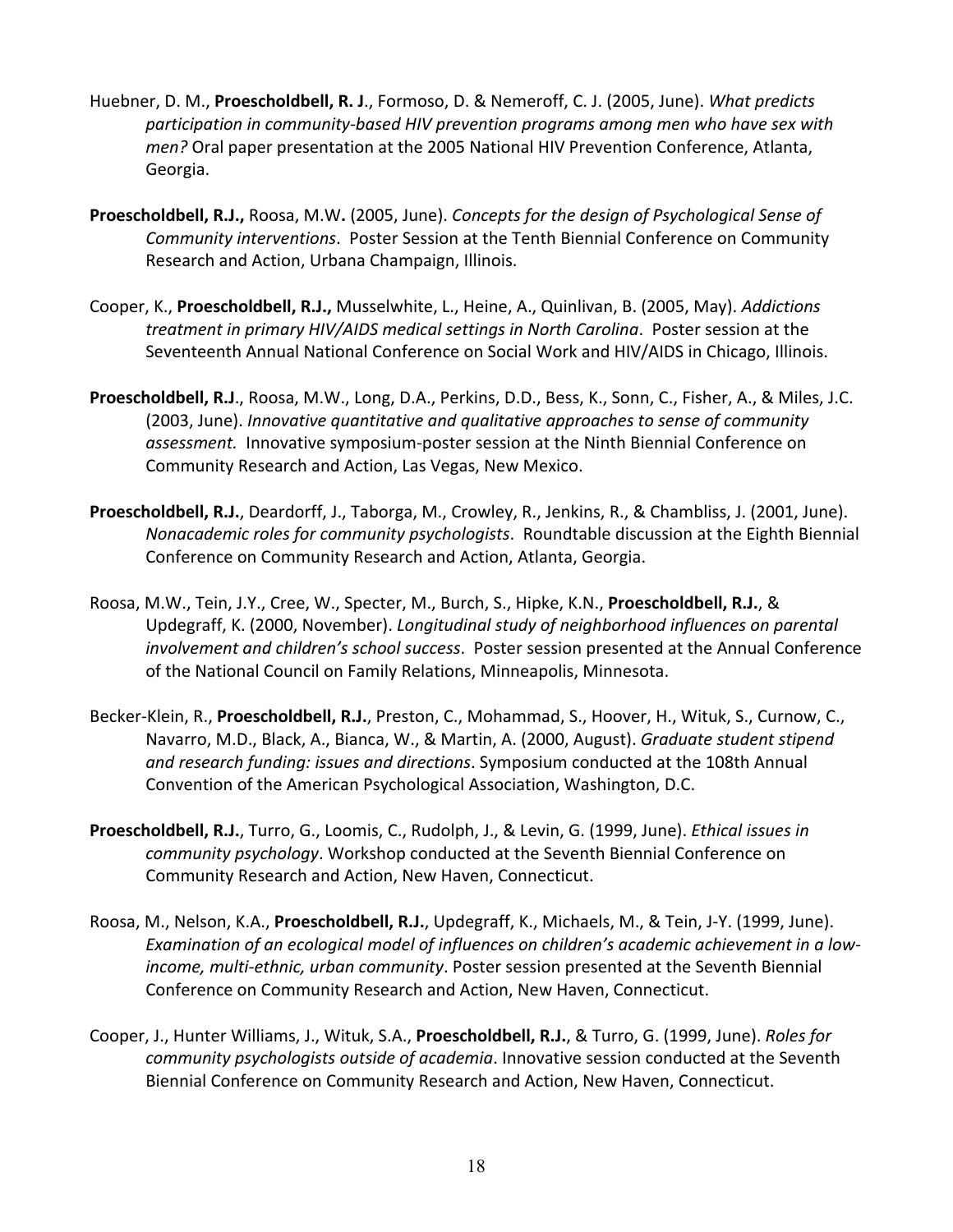- Suter, J., Belz, A., Cohen, J., **Proescholdbell, R.J.**, & Twohey, J. (1999, June). *Program development: What are the best ways to integrate the prevention science and community collaboration/participation models?* Symposium conducted at the Seventh Biennial Conference on Community Research and Action, New Haven, Connecticut.
- **Proescholdbell, R.J.** (1998, August). *Families and smoking prevention: Adolescent age and home smoking policies*. Poster session presented at the 106th Annual Convention of the American Psychological Association, San Francisco, California.
- Belz, A., Cohen, J., Huebner, D., **Proescholdbell, R.J.**, & Taborga, M. (1998, February). *Minority prevention research within a community psychology framework*. Discussion group conducted at the Second Biennial Conference on Minority Issues in Prevention, Tempe, Arizona.
- MacKinnon, D.P., Sandler, I., Wilcox, K., & **Bell, R.J.** (1997, August). *Identification of family stress risk factors for child symptomatology using attributable risk*. Symposium conducted at the 105th Annual Convention of the American Psychological Association, Chicago, Illinois.
- **Bell, R.J.** (1995, June). *The effects of volunteerism on student leaders of campus volunteer organizations*. Poster session presented and small‐group discussion conducted at the Fifth Biennial Conference on Community Research and Action, Chicago, Illinois.

*Invited Talks:*

- **Proeschold‐Bell, R.J.**, Sellah, F., Richardson‐Frick, K. (2021, June). *Promoting Clergy Self‐care and Well‐being*. Spartanburg Interfaith Alliance.
- **Proeschold‐Bell, R.J.** (2021, February). *Intentional strategies for clergy to maintain mental health*. One of four co‐keynote speakers for the National Organization for Continuing Education of Roman Catholic Clergy (NOCERCC) 2021 Convention (online due to COVID), https://nocercc.org/convention.
- **Proeschold‐Bell, R.J.** (2020, April). *Parenting in a pandemic: How do I do this "school at home thing"?* Panel speaker on positive emotions and resilience. Museum of Life and Science webinar. Durham, North Carolina, https://youtu.be/jOiJ‐nDBMwg
- **Proeschold‐Bell, R.J.** (2020, January). *Faithful, fractured…and whole: How pastors achieve being fully alive.* Keynote speaker for four hours for 100 priests of the Catholic Diocese of Newark. Newark, New Jersey.
- **Proeschold‐Bell, R.J.** (2019, November). *Small practices to sustain positive mental health.* Keynote speaker for three hours for 100 clergy attending the UMC Northern Virginia Bi‐District Clergy Meeting. Alexandria, Virginia.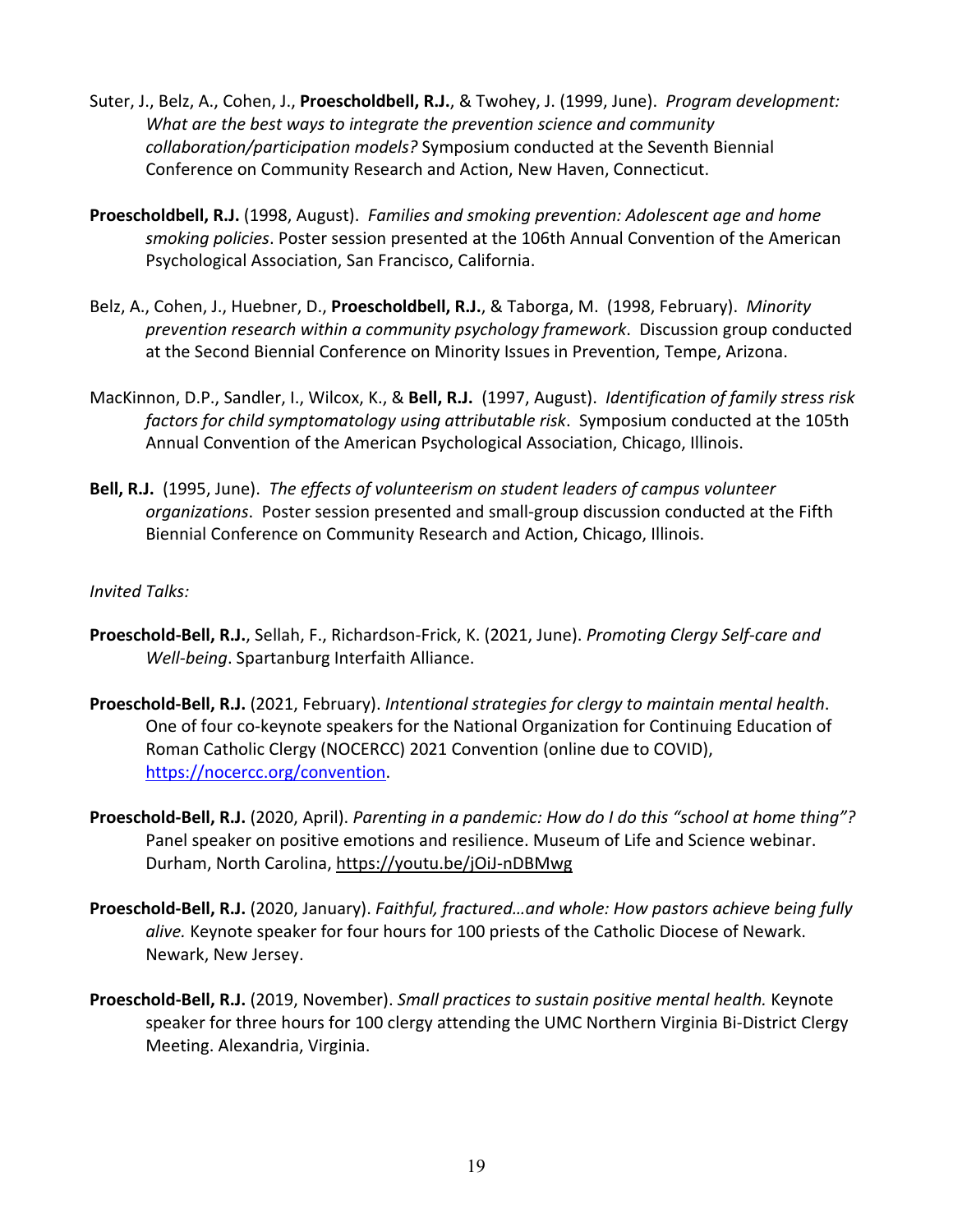- **Proeschold‐Bell, R.J.** (2019, November). *Faithful, fractured…and whole: How pastors achieve being fully alive.* Speaker for four hours across two days for clergy attending a statewide well‐being event for the Georgia Baptist Cooperative Fellowship. Columbus, Georgia.
- **Proeschold‐Bell, R.J.** (2019, January). *Faithful, fractured…and whole: How pastors achieve being fully alive.* Keynote speaker for four hours for 600 clergy attending The Great Plains United Methodist Church Orders & Fellowship annual meeting. Kansas City, Kansas.
- **Proeschold‐Bell, R.J.**, Kinghorn, W., & Amanya, Cyrilla (2019, January). *Preventing caregiver burnout: Religion and strategies of flourishing in five global residential caregiving contexts*. International webinar presentation to the Christian Alliance for Orphans.
- **Proeschold‐Bell, R.J.** (2018, April). *What's going right: the positive mental health of orphan caregivers in four countries.* Panel speaker for Progress in Global Mental Health: Updates from DGHI. Duke University, Durham, North Carolina.
- **Proeschold‐Bell, R.J.** (2017, September). *How flourishing pastors maintain high positive mental health*. Flourishing in Pastoral Ministry Conference, Azusa Pacific University, Azusa, California.
- **Proeschold‐Bell, R.J.** (2016, September). *Findings and programmatic suggestions from the Duke Clergy Health Initiative*. Duke Divinity School Board of Visitors. Duke University, Durham, North Carolina.
- **Proeschold‐Bell, R.J.,** & Meyer, R. (2015, April). *Methods and findings from the Duke Clergy Health Initiative: Keys to living a spirited life*. Center for Spirituality, Theology, and Health. Duke University, Durham, North Carolina.
- **Proeschold‐Bell, R.J.,** & Case, A. (2015, April). *The study of positive mental health in clergy: Lessons and methods for its study among college students*. Multi‐University Resilience Project funded by The Duke Endowment. Duke University, Durham, North Carolina.
- **Proeschold‐Bell, R. J**., & Muir, A. (2015, January). *An RCT of integrated hepatitis C‐alcohol treatment in three NC liver clinics*. Center for Addiction and Behavior Change Seminar Talk, Duke Division on Addiction Research and Translation. Durham, North Carolina.
- **Proeschold‐Bell, R.J.,** Belting, B., & Hiatt, J. (2014, May). *Maintaining your health in ministry*. Duke Divinity School Field Education Training. Duke Divinity School, Durham, North Carolina.
- **Proeschold‐Bell, R.J.** (2014, February). *Social support and clergy mental health*. Mentoring for Ministry. Duke Divinity School, Durham, North Carolina.
- **Proeschold‐Bell, R.J.** (2013, May). *Collaborative care in HCV and substance use*. HIV Care 2013: Trends in Clinical Care and Caring for Vulnerable Populations. The School of Medicine of The University of North Carolina at Chapel Hill, Greensboro AHEC, and The University of North Carolina Eshelman School of Pharmacy. Chapel Hill, North Carolina.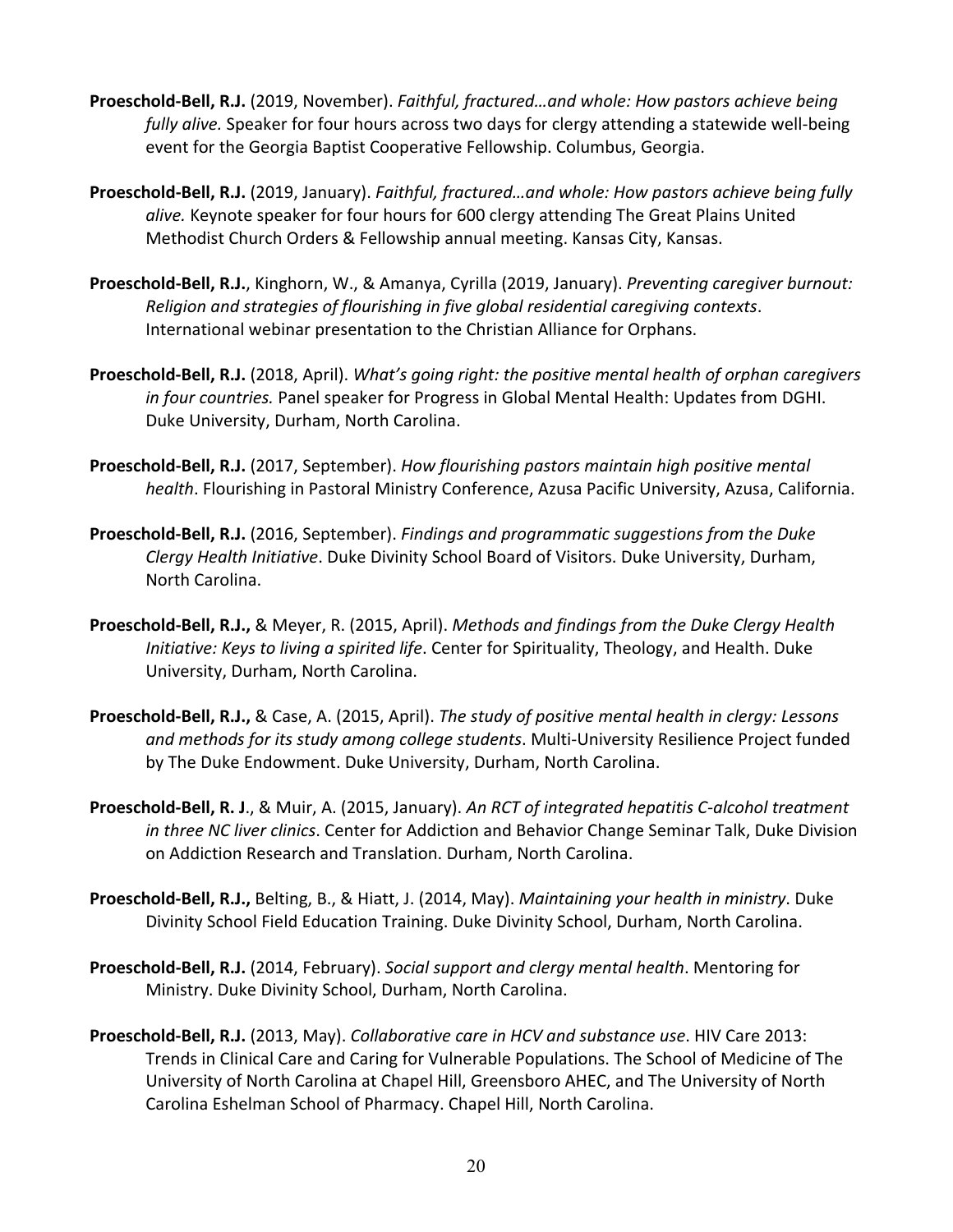- **Proeschold‐Bell, R.J.** (2012, September). *Leading a spirited life: Health disparities among clergy and their possible origins and solutions*. East Carolina University Center for Health Disparities Fall 2012 Lecture Series, East Carolina University, Greenville, North Carolina.
- **Proeschold‐Bell, R.J.** (2009, January). *Theoretical model of United Methodist clergy health*. Family and Social Dynamics Department, Arizona State University, Tempe, Arizona.
- **Proeschold‐Bell, R.J.** (2009, January). *Family Stability in a Down Economy*. Family Impact Seminar for Arizona state legislators, aides, foundation heads, and community‐based organization leaders. Phoenix, Arizona.
- Cota, M., Formoso, D., **Proescholdbell, R.J.** (2004, April). *Training Cultural Competence in Professional Psychology*. Clinical Psychology Alumni Conference, Tempe, Arizona.
- **Proescholdbell, R.J.** (2004, March). Panelist response to *The Politics of Privilege*. Fourth Annual Unity Through Diversity Luncheon, Duke University, Durham, North Carolina.

### **PROFESSIONAL ACTIVITIES**

**Scholarly Societies:** American Psychological Association APA Division 27: Society for Community Research and Action APA Division 36: Psychology of Religion American Evaluation Association

### **Organizations and participation:**

| $2009 - present$ | Member, Society for the Psychology of Religion and Spirituality (Division 36 of<br>APA) |
|------------------|-----------------------------------------------------------------------------------------|
| $2008 - present$ | <b>Member, Society for Spirituality, Theology, and Health</b>                           |
| $2003$ – present | <b>Member, American Psychological Association</b>                                       |
| $2003 - present$ | Member, Society for Community Research and Action, Division 27 of the                   |
|                  | American Psychological Association                                                      |
| $2004 - present$ | <b>Member, American Evaluation Association</b>                                          |
| $2012 - 2014$    | <b>Member, Society of Behavioral Medicine</b>                                           |
| $2009 - 2011$    | Co-Editor for a Special Issue of the Journal of Prevention & Intervention in the        |
|                  | Community                                                                               |
| $2006 - 2009$    | Member, Society for Community Research and Action (Division 27 of APA)                  |
|                  | <b>Nominations Committee</b>                                                            |
| $2003 - 2004$    | Co-Facilitator, Duke University Whiteness reading group                                 |
| $2003 - 2004$    | Member, RTP Evaluator's Network                                                         |
| 2003             | Inaugural Class Participant, Durham City-County Neighborhood College                    |
|                  | Ten-week course on city and county government                                           |
| $2002 - 2003$    | Multicultural Apprentice, Counseling and Psychological Services, Duke                   |
|                  | University                                                                              |
| $1998 - 2000$    | National Student Representative, Society for Community Research and Action,             |
|                  | Division 27 of the American Psychological Association                                   |
| $1998 - 1999$    | Member, Infant Toddler Mental Health Coalition of Arizona                               |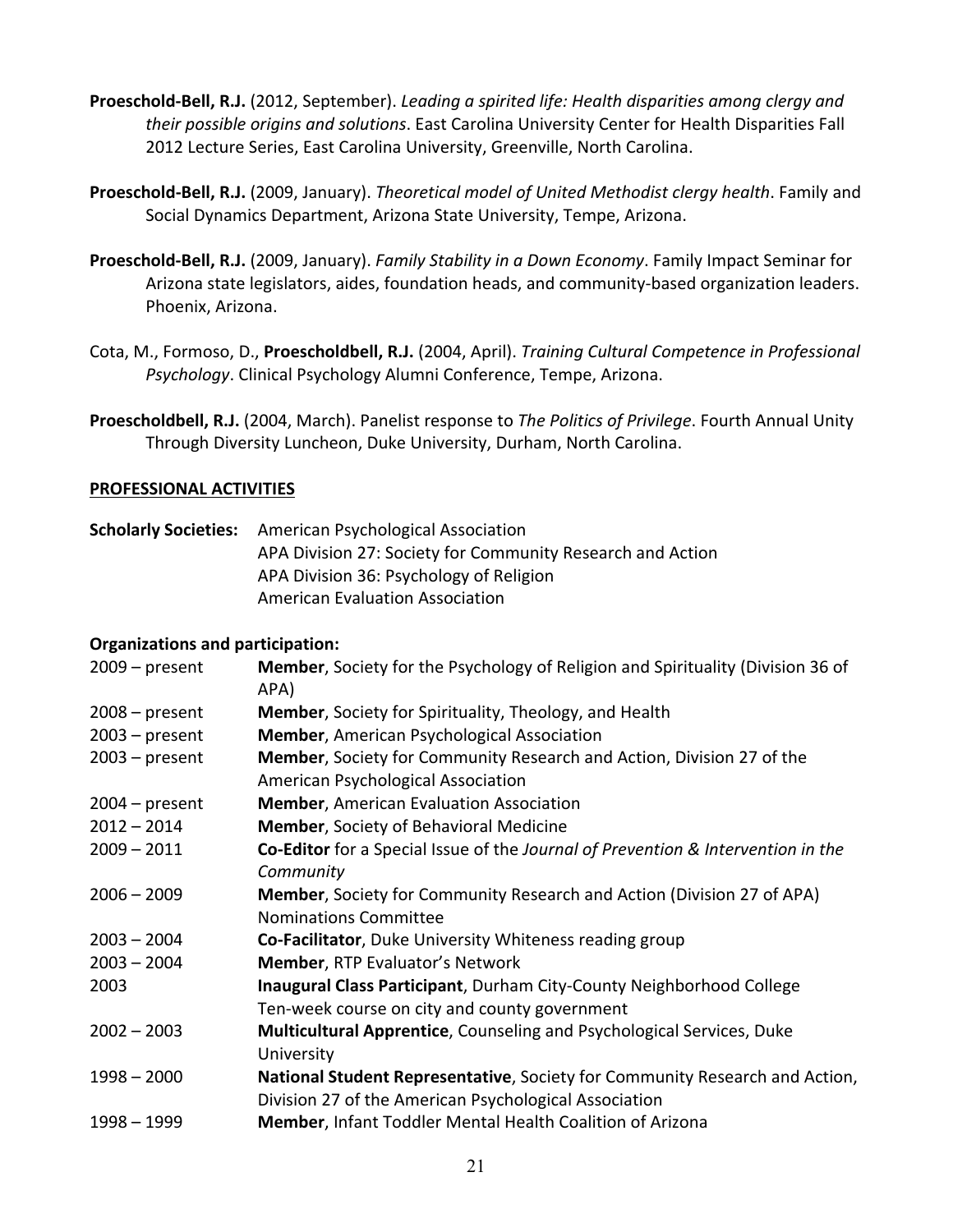## 1997 – 1999 **Founder**, Community Psychology Interest Group, Department of Psychology, Arizona State University

### **Ad Hoc Journal Reviewer for:**

*PLOS ONE*

*Contemporary Clinical Trials Journal of Substance Abuse Treatment Annals of Behavioral Medicine Journal of Religion and Health Sociology of Religion: A Quarterly Review Review of Religious Research Archives of Pediatrics & Adolescent Medicine AIDS and Behavior American Journal of Community Psychology Journal of Public Health Management & Practice Journal of Primary Prevention Journal of Psychology & Theology Family & Community Health Mental Health, Religion & Culture Health Psychology*

## **HONORS AND AWARDS**

Early Career Mentee, CFAR Social and Behavioral Sciences Research Network, 2006 Preparing Future Faculty Fellow, Arizona State University, 1999‐2000 National Institute of Mental Health Training Award Recipient, Prevention Research Center, Arizona State University, 1999‐2000 Faculty Women's Association Distinguished Achievement Award, Arizona State University, 1999 Regents Graduate Academic Scholarship, Arizona State University, 1996‐1997 William J. Griffith Service Award, Duke University, 1993 Graduation with Distinction in Psychology, Duke University, 1993

### **TEACHING**

### *Invited Lectures*

| 2020, April | Positive Mental Health and Sustained Ministry for Clergy. THL 683: Suffering,                                   |
|-------------|-----------------------------------------------------------------------------------------------------------------|
| 2019, April | Healthcare, and Healing in the Christian Tradition, Lutheran Theological Southern                               |
| 2018, Nov   | Seminary                                                                                                        |
| 2019        | Clergy and Health Behavior Change, CSM 3043-01, Palm Beach Atlantic University<br>School of Ministry, Ben DeVan |
| 2018        | Writing Interview Questions to Inform Technologies and Behavioral Interventions                                 |
| Feb         | BME/GLHLTH 230: Global Women's Health Technologies                                                              |
| Oct         | Bass Connections: Low-cost Laparoscopic Surgery with Tele-mentoring                                             |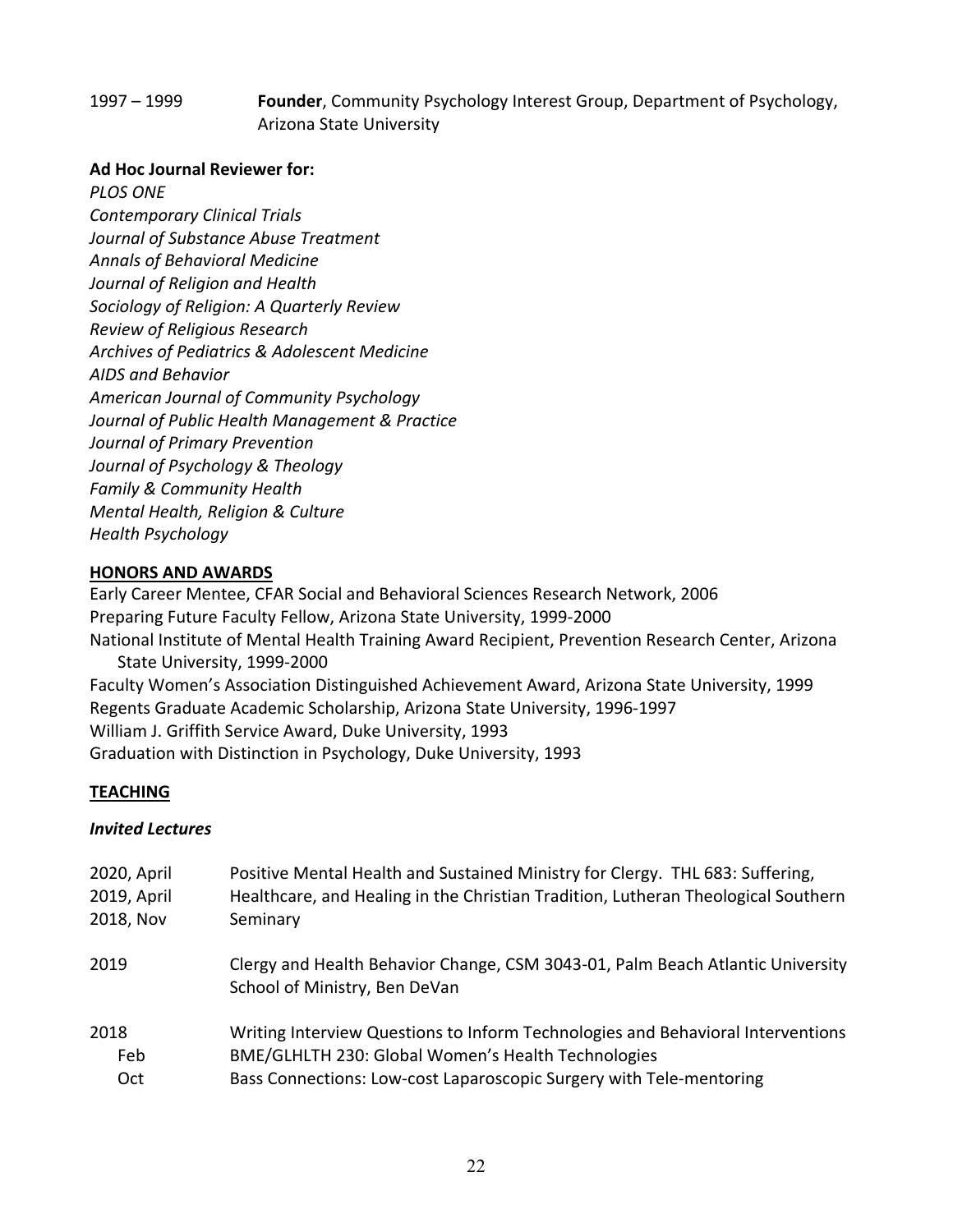| 2017 | Applications of Program Evaluation for Health. Panelist in GLHLTH 744: Program<br><b>Evaluation for Health</b>                                                                                                                               |
|------|----------------------------------------------------------------------------------------------------------------------------------------------------------------------------------------------------------------------------------------------|
| 2017 | How to Write a Good Survey Item. Duke Global Health Institute Lunch & Learn                                                                                                                                                                  |
| 2016 | Culture and Positive Mental Health. Residency Training Program, Department of<br>Psychiatry and Behavioral Sciences, Duke University Medical Center                                                                                          |
| 2016 | Applications of Program Evaluation for Health. Panelist in GLHLTH 744: Program<br><b>Evaluation for Health</b>                                                                                                                               |
| 2016 | Conducting Focus Groups. Given at Duke University in Bass Connections: Inter-<br>culturally Competent Analysis of the Uptake of Routine Vaccination                                                                                          |
| 2013 | Innovative Intervention Research Design. Duke University School of Nursing,<br>ADAPT Seminar Series, part of the Adaptive Leadership for Cognitive/ Affective<br>Symptom Science Center funded by the National Institute of Nursing Research |
| 2013 | Process Evaluation. Given at Duke University in PubPol 813: Quantitative<br><b>Evaluation Methods</b>                                                                                                                                        |
| 2012 | Process Evaluation. Given at Duke University in PPS 313: Quantitative Evaluation<br>Methods                                                                                                                                                  |
| 2012 | Focus Groups: Data Collection and Analysis. Given in May at DGHI to both<br>undergraduate and graduate students embarking on summer fieldwork                                                                                                |
| 2011 | Policy Considerations in Occupational Health. Given at Duke Fuqua School of<br>Business in HLTHMGMT 491.201: Healthcare Operations                                                                                                           |
| 2009 | Evaluation Research. Given at Duke University in GLHLTH 163: Research Methods<br>in Global Health                                                                                                                                            |
| 2008 | Ethical Decision-Making Models. Given at Duke University in PPS 81FCS.02: Disease<br>Detectives: Introduction to Public Health Investigation and Practice                                                                                    |
| 2008 | Substance Abuse Treatment and Policy Considerations. Given at Duke University in<br>ECON 193-07: Access to American Healthcare.                                                                                                              |
| 2007 | Community Based Participatory Research. Given at Duke University in GLHLTH<br>151/251: Interdisciplinary Perspectives of Global Health Ethics course in the spring<br>of 2007                                                                |
| 2006 | Measuring Health. Given at Duke University in PhyAsst 450: Introduction to Health<br>Care Policy                                                                                                                                             |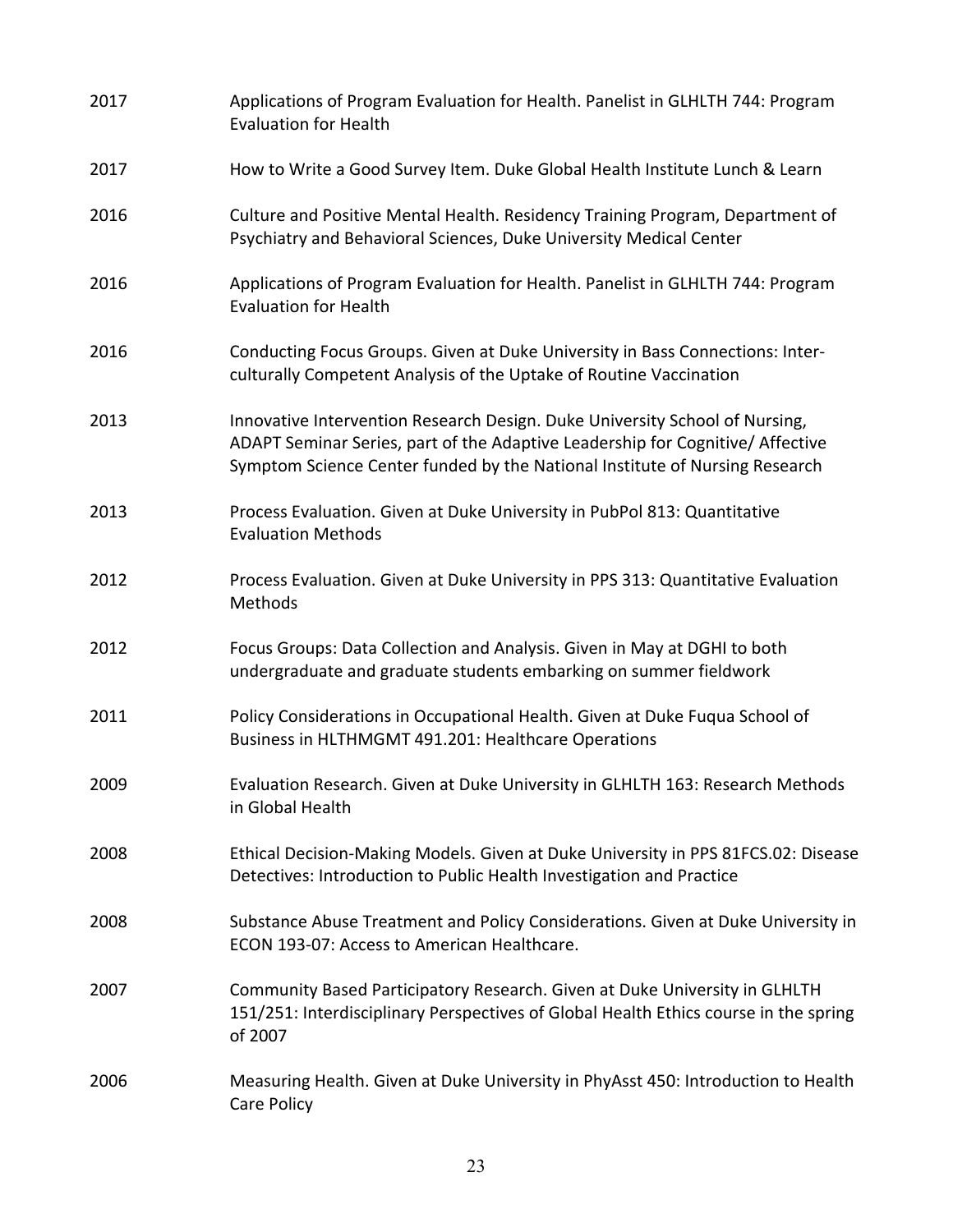| 2005           | The 4 <sup>th</sup> Step of the Public Health Cycle: Evaluation. Given at Duke University in<br>PUBPOL 157: US Public Health Policy: A Practical Approach to Understanding<br>Issues, Disparities Program Development and Policy Making |
|----------------|-----------------------------------------------------------------------------------------------------------------------------------------------------------------------------------------------------------------------------------------|
| <b>Courses</b> |                                                                                                                                                                                                                                         |
| 2017-2018      | Faculty: "Women's Health and Technologies," Bass Connections Course<br>Development Grant with co-lead Nimmi Ramanujam.                                                                                                                  |
| 2016-2019      | Faculty: "POCkeT Colposcope: Increased Distribution and Adoption," Bass<br>Connections project with co-lead Nimmi Ramanujam, Lima, Peru.                                                                                                |
| 2010           | Faculty: "Health Promotion" (5 days), Peking University, Beijing, China.                                                                                                                                                                |
| 2007           | Faculty: "Research Training Short Course" (8 days), Moshi, Tanzania.                                                                                                                                                                    |

### *Student Team Experiences*

| Summer 2019   | For the second time, led a joint North Carolina Central University (NCCU) - Duke<br>University summer internship. (Was not able to repeat in 2020 due to COVID-19.)                                                                                  |
|---------------|------------------------------------------------------------------------------------------------------------------------------------------------------------------------------------------------------------------------------------------------------|
| Summer 2018   | Created a summer research internship to pair students from NCCU and Duke.                                                                                                                                                                            |
| $2016 - 2017$ | Project Leader (with Nimmi Ramanujam): Bass Connections in Global Health.<br>Integrated learning to support development and adoption of an easy-to-use<br>cervical cancer screening device, Lima, Peru. (Bass Connections Peru - Cervical<br>Cancer) |
| $2011 - 2012$ | Faculty Director: Student Research Training. Perceptions of young men who have<br>sex with men of pre-exposure prophylaxis (PrEP).                                                                                                                   |
| 2011 - 2012   | Faculty Advisor: Moi Twinning Project. Health-related beliefs, experiences, and<br>resources of United Methodist clergy in Western Kenya.                                                                                                            |

### *Students and Mentees*

### DGHI Master of Science in Global Health students

- 2010 ‐ 2011 Chelsea Whittle, Research Assistant and mentee
- 2011 Edgar Asiimwe, Thesis Chair
- 2012 Nikki Georggi, Thesis Chair and DGHI-Moi University Twinning student
- 2013 Jennifer Rackliff, Thesis Chair
- 2012 ‐ 2013 Anna Uehara, Research Assistant
- 2013 ‐ 2014 Sisira Gorthala, Research Assistant
- 2013 2014 Ashley Eisenberg, Research Assistant and Independent Study student
- 2013 ‐ 2014 Bethany DiPrete, Thesis Chair
- 2014 2015 Adeola Awodele, Research Assistant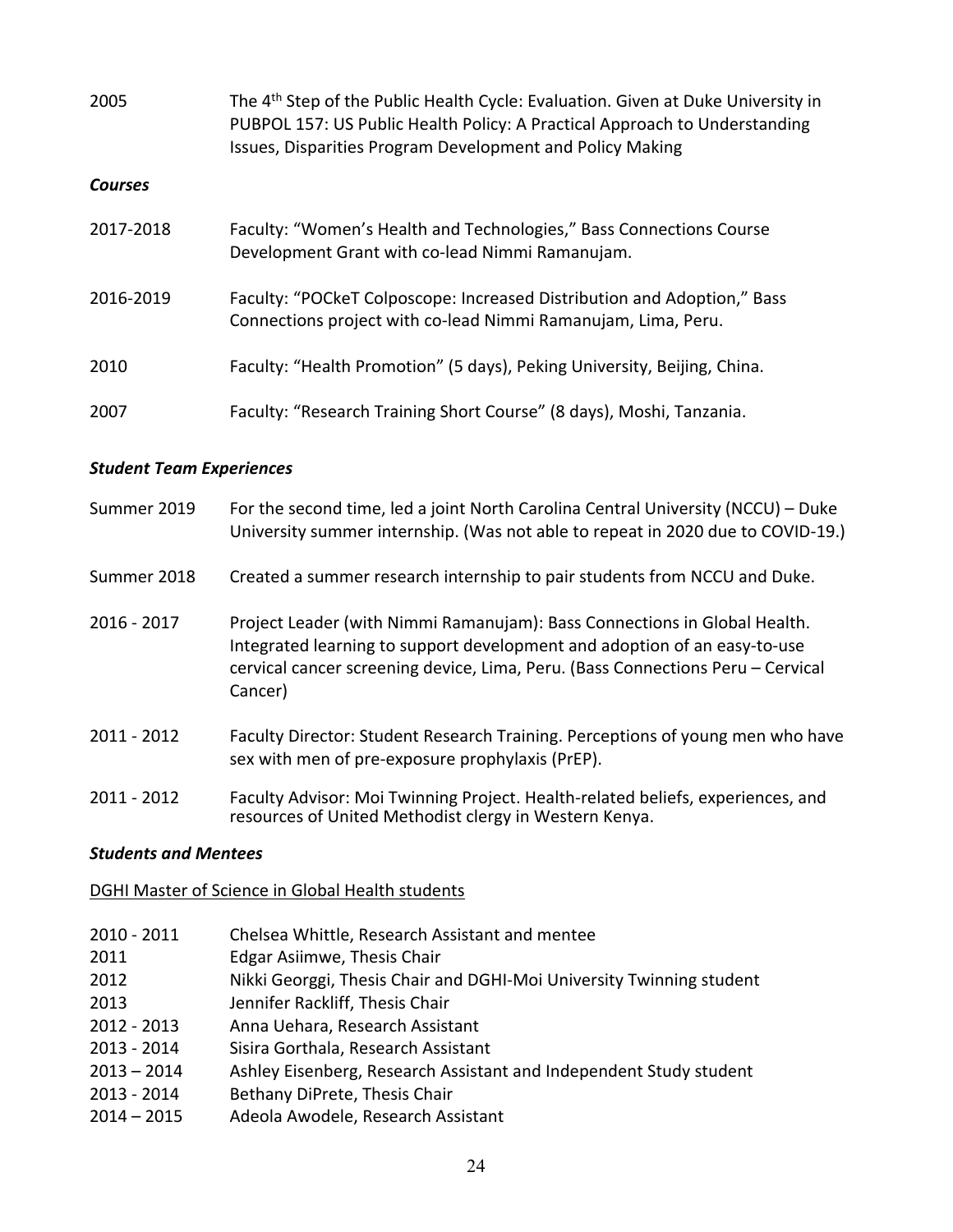- 2016 Prasana Khatiwoda, Research Assistant and Thesis Chair
- 2016 Kathleen Perry, Thesis Co‐Chair
- 2017 Caesar Lubangakene, Research Assistant and Thesis Chair
- 2018 Blen Biru, Research Assistant and Thesis Chair
- 2018 Dilani Logan, Thesis Committee Member
- 2019 Xiaoqian Liu, Research Assistant and Thesis Chair
- 2019 Courtney Wimberly, Thesis Committee Member
- 2019 Jessica Choi, mentor
- 2019 Taylor Wall, Thesis Committee Member
- 2019 James Plunkett, Research Assistant and Thesis Chair
- 2020 Michelle Pieters, Thesis Committee Member
- present Alexa Namestnik, Research Assistant and Thesis Chair

### Duke Global Health Certificate students and other undergraduate students

| 2009 - 2010    | Kimberly Atkins, Committee member for undergraduate thesis, Duke Center for<br><b>Documentary Studies</b> |
|----------------|-----------------------------------------------------------------------------------------------------------|
| 2010           | Ogechi Nwezi, Duke undergraduate student                                                                  |
| $2010 - 2011$  | Ji Won Yeom, Duke undergraduate student                                                                   |
| 2011           | Sedlin Mertil, Duke Global Health Certificate student                                                     |
| 2011           | Alexandra MacLeish, Duke Global Health Certificate student                                                |
| 2012           | Emily Jorgens, Duke Global Health Certificate student                                                     |
| 2012           | Sarah Berman, Duke Global Health Certificate student                                                      |
| 2017 - present | Grace Cai, Duke Global Health and Psychology major student; collaborator                                  |
| 2018           | Leticia Ross, NCCU social work student; summer intern                                                     |
| 2019           | Essence Ingram-May, NCCU student in Public Health Education; summer intern                                |
| 2019           | Ella Zalon, Berkeley City College Cognitive Science major, summer intern                                  |
| 2018 - 2020    | Grace Smith, Duke Neuroscience and Psychology major student, summer intern                                |
| 2019 - 2021    | Sofia Labrecque-Nieves, Duke Global Health and Public Policy major student;<br>summer intern and RA       |
| 2020           | Khue Huynh, Duke Biomedical Engineering major, summer intern                                              |
| 2020           | James Boyd, Duke Biomedical and Electrical, Computer Science Engineering major,                           |
|                | summer intern                                                                                             |
| $2020 - 2021$  | LJ Castellano, Duke Sociology major, summer intern                                                        |
| $2020 - 2021$  | Malcolm Smith Fraser, Master of Interdisciplinary Data Science student; RA                                |
| $2020 - 2021$  | Jennie Sun, Duke Master of Interdisciplinary Data Science student; RA                                     |
| $2020 - 2021$  | Sean Kehoe, Duke Biology major; RA                                                                        |
| $2020 - 2021$  | Mason Eaglin, Duke English and Philosophy major; RA                                                       |
| $2020 - 2021$  | Grace Geib, Duke Global Health and Psychology major; RA                                                   |
| $2020 - 2021$  | Georgia Price, Duke Public Policy & Cultural Anthropology major; RA                                       |

### Postdoctoral fellows

| Andrew Case, PhD              |
|-------------------------------|
| Dan Hu, PhD, MA               |
| Jenna Mueller, PhD, co-mentor |
| David Eagle, PhD              |
|                               |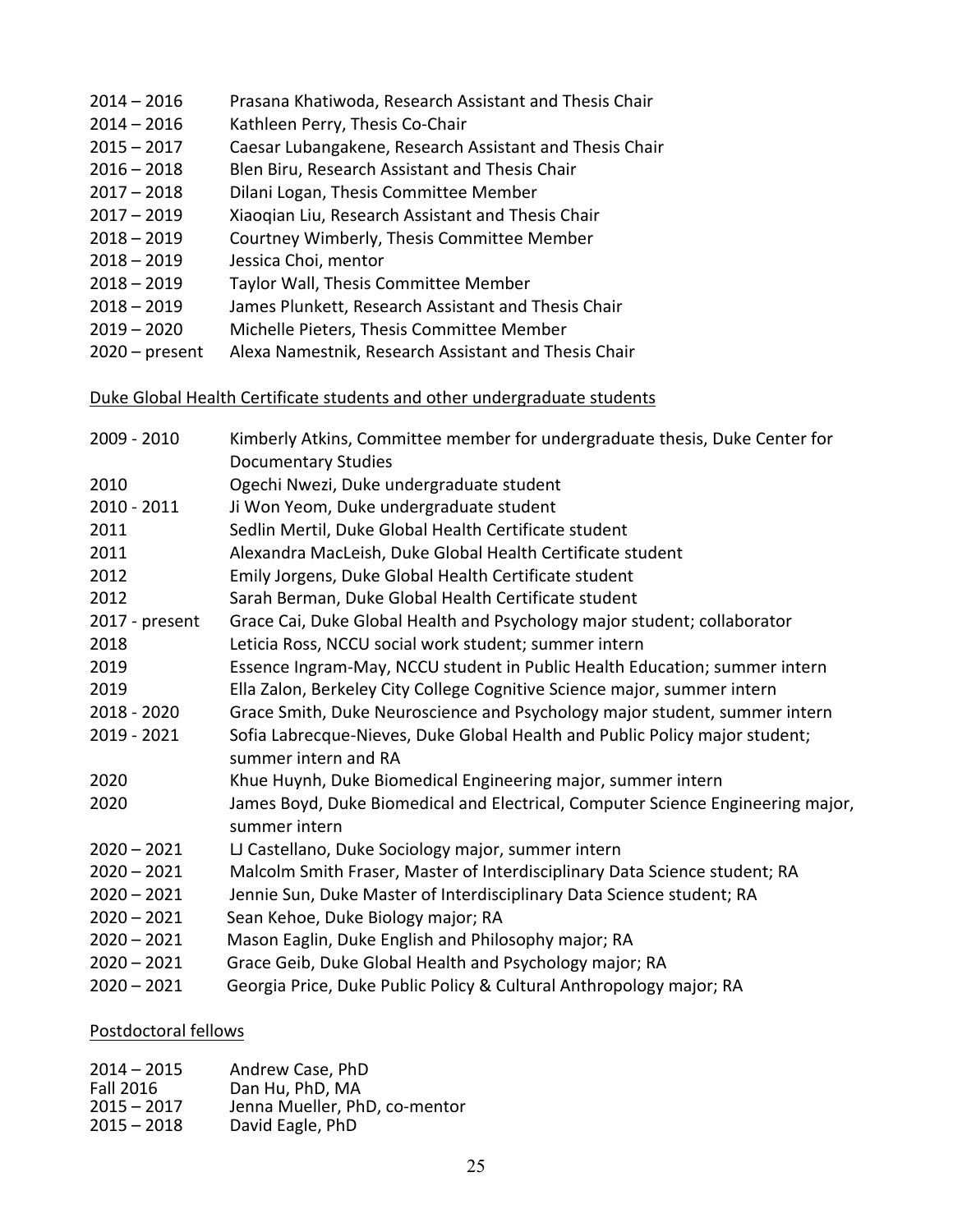## 2020 – present Malik Muhammad Sohail, PhD

### Doctoral, medical, and master students

| 2007 - 2008      | Andrea Bowen, Thesis Co-chair, third year Duke medical student                  |
|------------------|---------------------------------------------------------------------------------|
| 2009 - 2012      | Andrew Miles, Duke Sociology doctoral student                                   |
| 2010 - 2011      | Melanie Dobson Hughes, Duke Divinity doctoral student                           |
| 2013 - 2014      | Tracy Clayton, Dissertation Committee Member, Garrett Doctor of Ministry        |
|                  | Program student                                                                 |
| 2013 - 2015      | David Eagle, Duke Sociology doctoral student                                    |
| 2015             | Chenxiang Li, Biostastics & Bioinformatics master's student                     |
| 2016             | Xin Liu, Biostastics & Bioinformatics master's student                          |
| $2017 - 2018$    | Nneka Molokwu, UNC master of social work student                                |
| 2019             | Brian Engelhardt, Medical Student at Virginia Commonwealth University School of |
|                  | Medicine; summer intern                                                         |
| $2017 - 2020$    | Malik Muhammad Sohail, Sociology doctoral student                               |
| $2021 - present$ | Anna Holleman, Sociology doctoral student                                       |
| Mentees          |                                                                                 |
| 2010 - 2012      | Debra Richardson, Health and Wellness Trust Fellow                              |
| 2012             | Sherine Adipo, Moi University Masters of Public Health student and DGHI-Moi     |

### **PARTICIPATION IN DGHI ACTIVITIES**

University Twinning student

**Member**, DGHI Equity Taskforce, Communications subcommittee, 2020 ‐ present **Co‐Chair**, DGHI Appointments and Promotion Committee, 2019 ‐ present **Member**, Triangle Global Health Consortium Planning Conference Committee, Fall 2020 **Member,** Duke Global Mental Health Initiative Advisory Group, 2017 – present **Member**, DGHI Evidence Lab Advisory Committee, 2016 – present **Member,** DGHI Secondary Reappointment Committee; also chaired a reappointment committee for a faculty person and participated on a committee for another, 2017 **Director,** DGHI Evidence Lab, Duke Global Health Institute, 2014 ‐ 2016 **Project Leader,** Bass Connections in Global Health, 2016 ‐ 2017 **Member**, Duke Center for AIDS Research Social and Behavioral Sciences Core, 2007 ‐ 2016 **Chair**, Evidence Lab Committee, Duke Global Health Institute, 2013 **Faculty Director**, Student Research Training, Duke Global Health Institute, 2011 ‐ 2012 **Faculty Advisor**, Moi Twinning Project, Duke Global Health Institute, 2011 ‐ 2012 **Pre‐submission Grant Reviewer**, Duke Global Health Institute, 2012 – 2013, 2016‐2018 **Member**, Duke University Chancellor's Implementation Science Committee, 2011 ‐ 2012 **Faculty Advisor**, Health and Wellness Trust Fund Fellowship, 2010 ‐ 2011 **Member**, Duke Global Health Institute Doctoral Scholars Committee, 2011 ‐ 2012 **Member**, Duke Global Health Institute Fieldwork Grants Committee, 2010, 2011, 2013 **Co‐Director**, Research and Evaluation Sector of the Health Inequalities Program, 2004 – 2008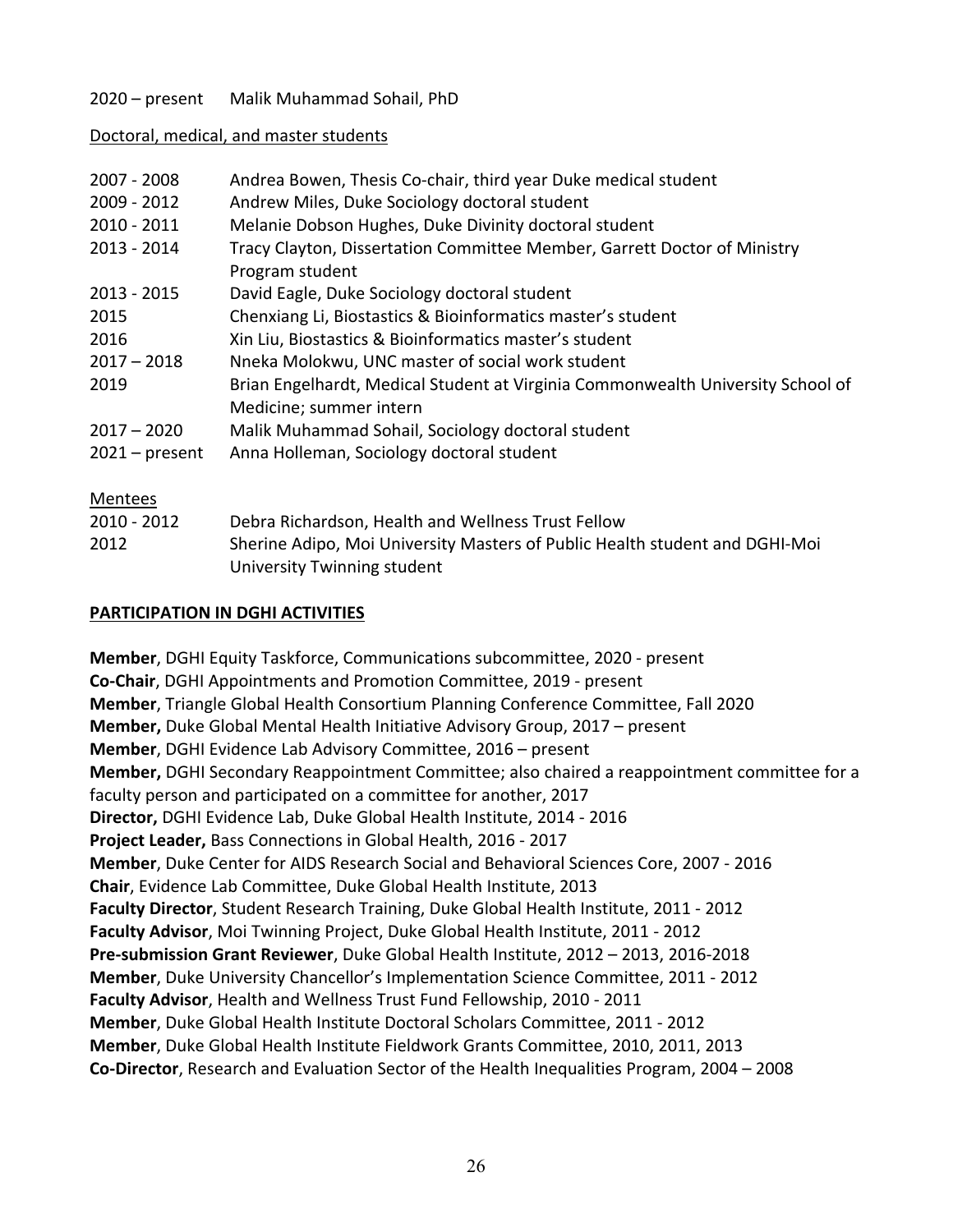### **EXTERNAL SUPPORT**

### **PRESENT:**

*Transforming and Sustaining: Wellbeing Practices for Teachers and Caregivers of Children* Using a case study methodology, we will identify innovative practices for promoting teacher well‐ being and preventing teacher burnout in high‐performing schools that are both well‐resourced and low in resources in Kenya, Cambodia, and Qatar. We will examine state policies and local educational structures that correlate with teacher well‐being. We will also conduct a multinational literature synthesis on correlates of teacher burnout, well-being interventions, and the relationship between teacher well‐being and student outcomes.

### **Role: Principal Investigator (with Kathryn Whetten, multiple PI)**

## Duke Global Health Institute 9/1/2020 – 8/31/2021

*Strengthening Families during COVID‐19: Building Togetherness and Hope*  In this study, we will collaborate with community partners to adapt an evidence‐based family strengthening intervention developed in the context of western Kenya, for families in Durham, North Carolina. The intervention will focus on family communication and emotions, with attention to the stressors currently experienced due to COVID‐19. In addition, we will infuse positive emotions interventions to bring hope and gratitude and enhance family members' openness to ideas presented in the intervention.

### **Role: Co‐Principal Investigator (with Eve Puffer, PI)**

## The Duke Endowment  $\frac{7}{128}$  and  $\frac{7}{128}$  – 6/30/22

## *Selah Stress Reduction Intervention Study* \$2.1 million over 4 years

This study will pilot four stress reduction interventions tailored to clergy. The two or three interventions found most acceptable by clergy will be brought forward to a clinical trial with a randomly assigned waitlist control. The primary outcomes are self‐reported stress symptoms and heart rate variability; positive mental health will be explored as a moderator and outcome. **Role: Principal Investigator** (with Carl Weisner, multiple PI)

## The Duke Endowment  $7/1/18 - 6/30/23$

*Longitudinal, mixed‐methods study of clergy well‐being* \$1.25 million over 5 years

This study aims to determine longitudinal relationships between dimensions of physical health and physical illness, mental health and mental illness, and spiritual well‐being and struggle, among clergy in the context in which they work. Two additional waves of the clergy health panel survey will be conducted and data will be combined with the first 11 years of data collection. In addition, rapid response studies will be conducted in response to new ideas. Findings will be disseminated to academic and clergy occupational audiences.

**Role: Principal Investigator** (with Carl Weisner, multiple PI)

The Duke Endowment (Eagle, D, & Weisner, C)  $7/1/18 - 6/30/23$ *The Seminary to Ministry Study*  \$2.5 million over 5 years

The Seminary to Ministry Study is a longitudinal mixed methods study of one graduating and three entering classes of Duke Divinity students. This study will collect a variety of social, psychological and

## Qatar Foundation 11/1/2020 – 12/31/2021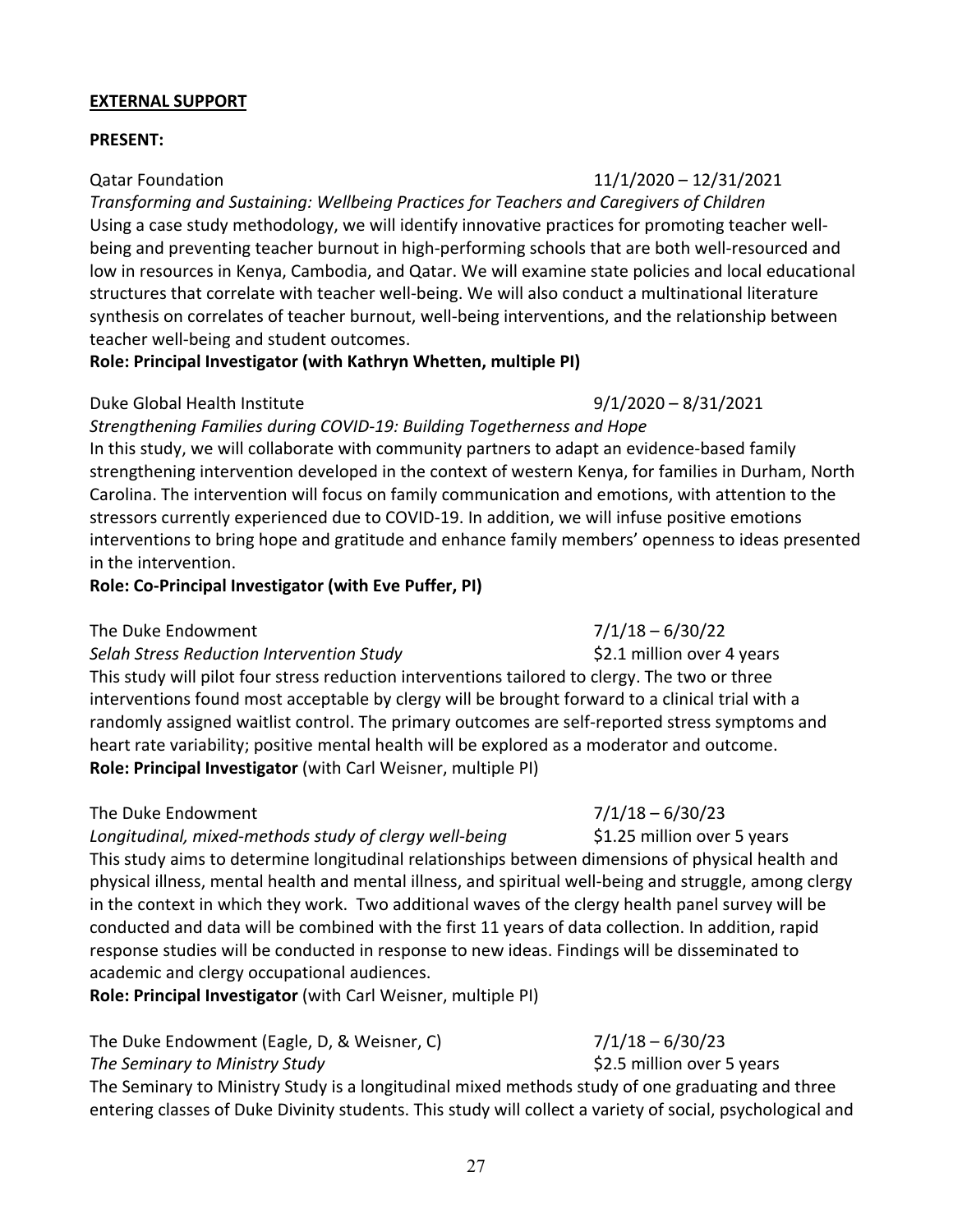contextual data on seminarians during their training and into the first several years of their careers. It aims to help both academic and professional audiences better understand the professional formation of divinity students.

## **Role: Investigator**

## **PAST:**

Duke Department of Medicine, Division of Gastroenterology 2/1/20 – 8/31/20 *GI Faculty Burnout & Purpose Study*

In this mixed‐methods study, guided by stress appraisal and burnout models, we will identify structural and intrapersonal sources of medical provider burnout and possible actions to reduce burnout. In addition, guided by positive mental health frameworks, we will identify areas of meaning, purpose and enjoyment and possible actions to promote those.

## **Role: Principal Investigator**

# 1R21TW011223‐01 (Vasudevan, L) 07/15/2018‐07/14/2020

Fogarty International Center (NIH)

*mHealth‐supported telecolposcopy for cervical cancer programs in low‐resource settings* The overall goal of this study is to evaluate the feasibility and preliminary efficacy of an mHealth‐ supported telecolposcopy approach in community settings in Lima Peru, in order to reduce the screening‐to‐treatment gap among women with cervical cancer. **Role: Investigator**

228429 (Proeschold‐Bell, R) 1/1/17 – 12/31/19

Blessed Earth / The Duke Endowment \$485,000

*Sabbath Living Evaluation* 

Sabbath Living is an intervention designed to teach and encourage United Methodist clergy in North Carolina to set apart one day a week for spiritual and recreational activities. In this mixed‐methods evaluation, we compared the positive mental health and spiritual well‐being outcomes (primary outcomes), as well as depression and anxiety outcomes (secondary outcomes) between two groups of clergy: 1) clergy who attended a Sabbath Living workshop and proceed to engage in Sabbath‐ keeping, versus 2) clergy who attended a Sabbath Living workshop and did not go on to engage in Sabbath-keeping. We will also examined the potential explanatory pathway of social support. **Role: Principal Investigator**

# R01AA021133‐01A1 (Proeschold‐Bell, R, & Muir, A) 9/5/13 – 5/31/19 National Institutes of Health/NIAAA \$2.48 million over 5 years

*Hepatitis C – Alcohol Reduction Treatment (Hep ART)*

This study employed a randomized controlled trial of hepatitis C patients in three liver clinics to examine the impact of an integrated model of alcohol treatment. The integrated model included brief alcohol counseling from the patient's hepatologist; co-locating addictions therapists in the liver clinic; and individual and group therapy that emphasizes the interplay between alcohol and liver health. The integrated model was compared against brief alcohol counseling from the patient's hepatologist and referral to outside alcohol treatment.

**Role: Principal Investigator** (with Andrew Muir, multiple PI mechanism)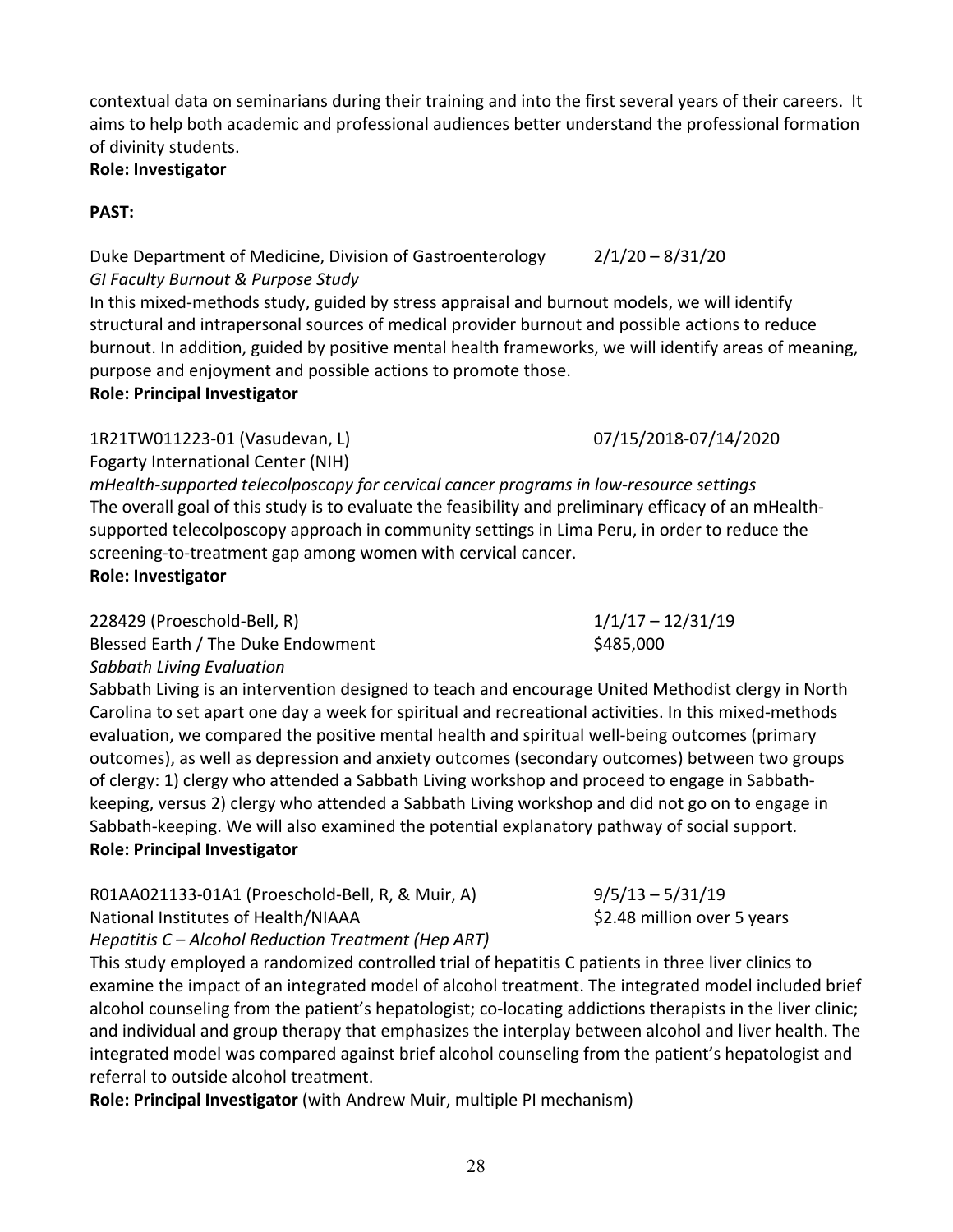John Templeton Foundation / Saint Louis University **1998 SEP 5186 For 2 years** 3 *Flourishing mental health in caregivers: A mixed methods study of religion and virtue across four countries and religious traditions* This interdisciplinary, cross‐cultural study sought to understand pathways for sustaining flourishing mental health among caregivers of orphans living in four countries (India, Kenya, Ethiopia, and Cambodia) and of four religious traditions (Christianity, Islam, Hinduism, and Buddhism). This qualitative and quantitative study included interviews, surveys, and diaries. The findings aimed to advance theoretical concepts of stress, coping, and well‐being; to inform the measurement of virtue; and to provide practical guidance on how caregivers in challenging contexts can flourish.

**Role: Principal Investigator**

ORC‐1447SP (Proeschold‐Bell, R) 7/1/14 – 6/30/18

The Duke Endowment **The Duke Endowment 1998 1998 1998 1998 1998 1998 1998 1999 1999 1999 1999 1999 1999 1999 1999 1999 1999 1999 1999 1999 1999 1999 1999 1999 1999 1999** 

*Longitudinal, mixed‐methods study of clergy well‐being*

This study aimed to determine longitudinal relationships between dimensions of health. One focus was to identify the predictors of physical health and physical illness, mental health and mental illness, and spiritual well-being and struggle, among clergy in the context in which they work. The second focus was to pool the findings of all data sources of the Duke Clergy Health Initiative and disseminate those findings to academic and clergy audiences.

**Role: Site Principal Investigator**

Duke Global Health Institute Pilot Grant

An Exploration of Community Health Volunteer Characteristics, Motivations, and Experiences in Western Kenya (Maternal, Adolescent, and Child Health Pilot Grant) **Role: Collaborator**

Weisner, C  $\frac{4}{117} - \frac{6}{30}$ /18

The Duke Endowment

*Stress Inoculation Evaluation Planning Grant*

We partnered with Glenn Murphy of NCSystema to plan a rigorous evaluation of his stress inoculation training and to tailor it to United Methodist clergy in North Carolina.

## **Role: Co‐investigator**

R01 CA193380‐01 (Ramanujam, N) 4/1/15 – 3/31/20 National Institutes of Health: AIP \$564,812 Culturally appropriate screening and diagnosis of cervical cancer in east Africa.

**Role: Co‐investigator**

| R01 CA195500-01 A (Ramanujam, N)                                                  | $4/1/15 - 3/31/18$ |
|-----------------------------------------------------------------------------------|--------------------|
| National Institutes of Health: Quick Trials                                       | \$176,600          |
| A viable solution for a see and treat paradigm for cervical pre-cancer in Africa. |                    |
| <b>Role: Co-investigator</b>                                                      |                    |

ORC‐1447SP (Toole, D) 7/1/13 – 6/30/17 The Duke Endowment **The Duke Endowment in the Duke Endowment in the Solution for 4 years** 

Huchko, M 2/1/18 – 1/31/19

# Proeschold‐Bell, R 9/1/16 – 6/30/18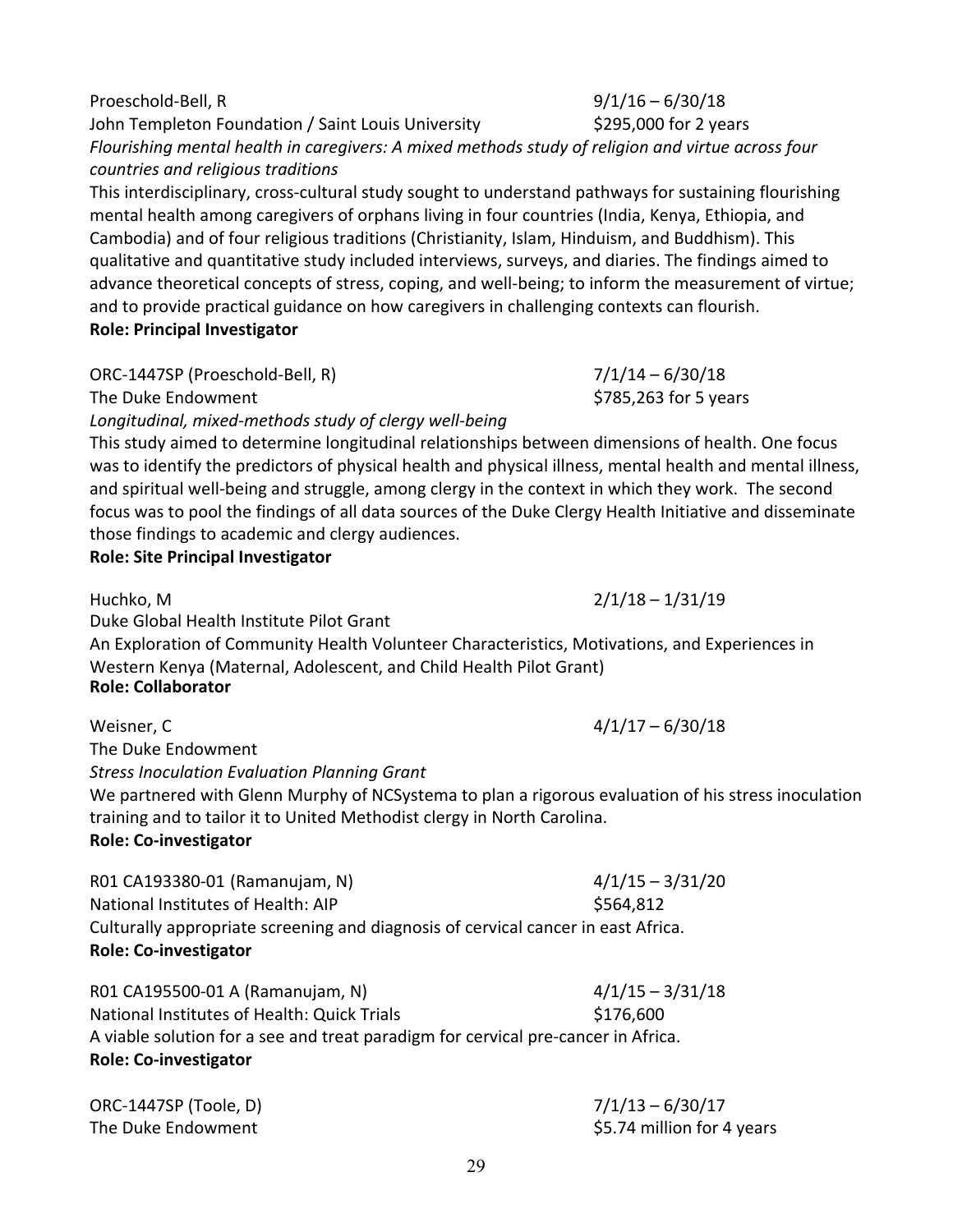30

# *Duke Clergy Health Initiative*

This follow‐up grant aimed to build on our understanding of clergy physical and mental health and spiritual well‐being, and to improve upon Spirited Life, a holistic health intervention for United Methodist Church clergy in North Carolina.

## **Role: Co‐Principal Investigator**

Social Entrepreneurship Accelerator at Duke (SEAD) (Baumgartner, J) 4/1/15 - 8/31/16 USAID

*Evaluation Tools Development for Social Entrepreneurs*

This project developed and tested three evaluation tools for optimal accessibility and use with social entrepreneurs in India and East Africa. The tools are: cost effectiveness; patient‐level health outcomes; and community‐level health outcomes when businesses expand.

## **Role: Co‐Principal Investigator**

1R01MH100970‐01 (Pence, B) 7/1/13‐6/30/15 National Institutes of Health: NIMH \$20,142

*The Casual Effect of Effective Depression Treatment on HIV Outcomes in CNICS* The major goals were to characterize the frequency of adequate vs inadequate antidepressant treatment provided within HIV clinical care; to estimate the magnitude of the effect of antidepressant treatment, and specifically adequate antidepressant treatment, on HIV‐related behavioral and health outcomes using state of-the-art causal inference methods; and to assess whether the effect of adequate depression treatment on HIV outcomes differs for certain subgroups, such as those with greater depressive severity, concurrent anxiety, or problematic alcohol or drug use.

## **Role: Investigator**

P30 AI064518‐06 (Weinhold, K) 7/15/10 – 6/30/15 National Institutes of Health/NIAID 3134,280 *Social and Behavioral Science Core, Center for AIDS Research*  This project aimed to build the capacity for Duke University researchers to implement HIV‐related behavioral research.

## **Role: Investigator**

ORC‐1447SP (Toole, D) 9/1/07 – 6/30/14 The Duke Endowment **The Duke Endowment in the Duke Endowment in the Second Line Control** in the Second State Second State Second State Second State Second State Second State Second State Second State Second State Sec *Duke Clergy Health Initiative* 

The major goals of this project were to understand the antecedents and malleable influences of clergy physical and mental health and spiritual well‐being, and to design, implement, and sustain health interventions for United Methodist Church clergy across North Carolina. **Role: Co‐Principal Investigator**

| H79 TI 018825-01 | (Proeschold-Bell, RJ)                            | $9/30/07 - 3/31/13$ |
|------------------|--------------------------------------------------|---------------------|
| DHHS/HRSA/SAMHSA |                                                  | \$478,275 per year  |
|                  | Carolina Alcohol and Drug Expansion Team (CADET) |                     |

This health services study examined the impact of a continuum of substance abuse treatment for persons with HIV/AIDS and/or mental illness offered in 3 integrated medical‐behavioral health environments.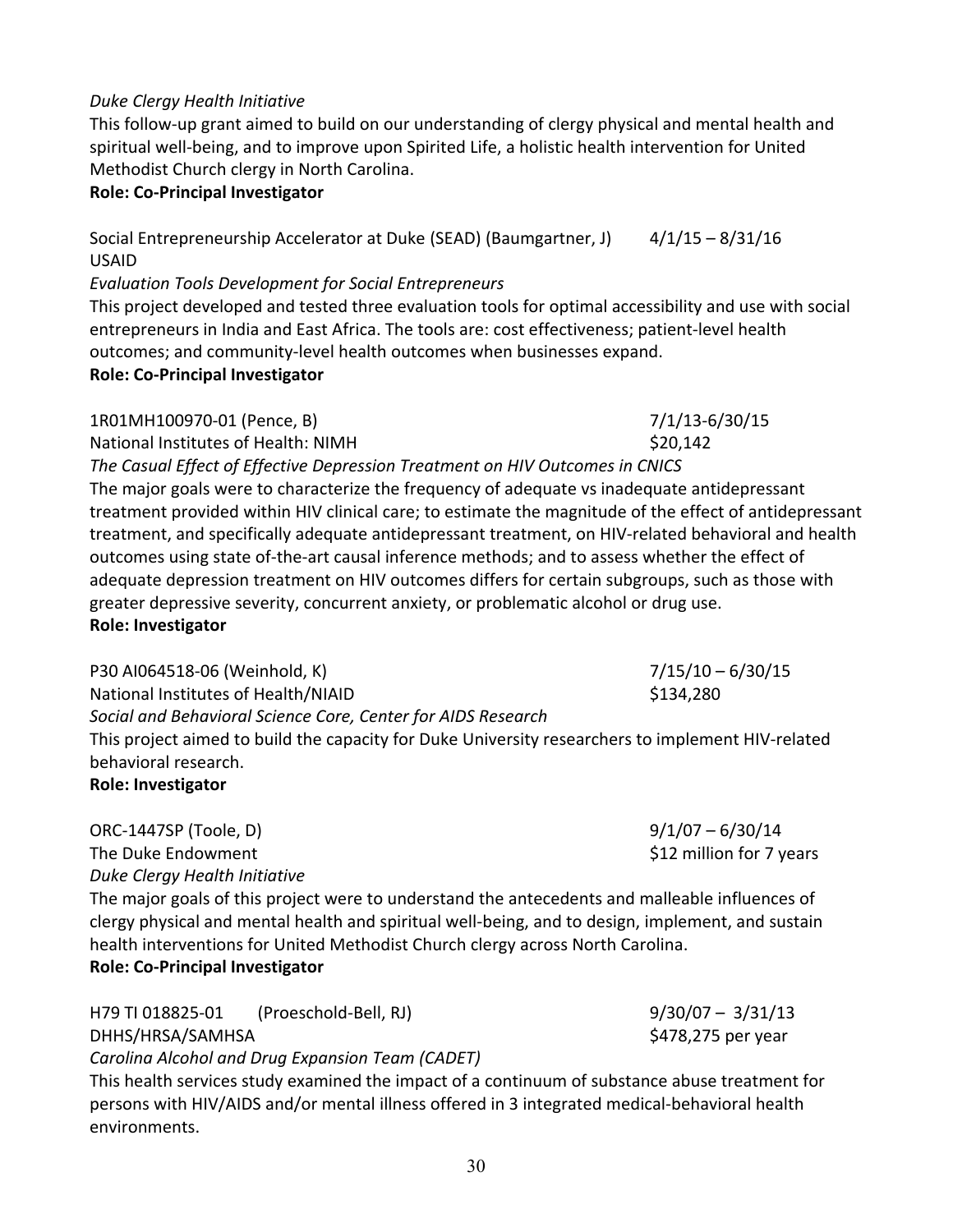# **Role: Principal Investigator**

R21AA017252‐01A1 (Muir, A) 09/15/08 – 11/15/10 NIAAA/NIH SALLA SERVERSE SERVERSE STATES OF THE SALLA SALLA SERVERSE STATES OF 2 years *Hepatitis C – Alcohol Reduction Treatment (Hep ART)* Integrated Treatment of Persons with Co‐Occurring HCV and Alcohol Use/Abuse This study examined the implementation and alcohol and health outcomes of an integrated HCV‐ alcohol treatment program. **Role: Co‐Principal Investigator**

P30‐AI64518 (Weinhold, K) 7/1/07 – 6/30/10 National Institutes of Health/NIAID 3326,390 per year *Social and Behavioral Science Core, Center for AIDS Research*  This project sought to build the capacity for Duke University researchers to implement HIV‐related behavioral research. **Role: Investigator**

# Duke‐Durham Partnership (Bartlett, J) 4/1/09 – 12/1/09 Durham Health Innovations **by the COV COVID-10000** COVID-100,000 Duke Translational Medicine Institute, Duke School of Medicine *Prevention and Treatment of Human Immunodeficiency Virus, Sexually Transmitted Diseases and Hepatitis in Durham County: A Novel, Coordinated Partnership between Duke, UNC, the Durham*

*County Health Department and Community Organizations* This study examined current coordination of HIV, STD, and hepatitis testing and linkages to care in Durham, NC, to design a more innovative and potentially effective system. **Role: Investigator**

| 1 HH97 HA08479-01 (Lombard, F)                          | $9/1/07 - 8/30/11$ |
|---------------------------------------------------------|--------------------|
| HRSA/SPNS                                               | \$379,237 per year |
| Regional Health Information Integration Project (RHIIP) |                    |

This study examined the physical and mental health outcomes of integrating HIV ancillary care providers with infectious disease medical services via a regional health information network. **Role: Investigator**

6H79TI14386 (Whetten, K) 10/1/02 – 9/30/08 DHHS/HRSA/SAMHSA \$2.5 million for 5 years *Expansion:* Capacity Building for Persons with HIV, Substance Abuse and Mental Health Diagnoses This study examined the substance use and medical outcomes of an integrated medical‐behavioral health model that provided mental health and substance abuse services to persons with HIV. **Role: Lead Evaluator**

| G92CSO2237-02-02 (Stringfield, B, & Lombard, F)          | $9/1/03 - 6/30/07$        |
|----------------------------------------------------------|---------------------------|
| DHHS/HRSA/BPHC                                           | \$1.9 million for 4 years |
| Piedmont HIV Integrated Community Access System (PHICAS) |                           |

This study examined the effect of interventions designed to integrate hepatitis C care into existing HIV care systems and to improve access to health care among the un‐ and under‐insured.